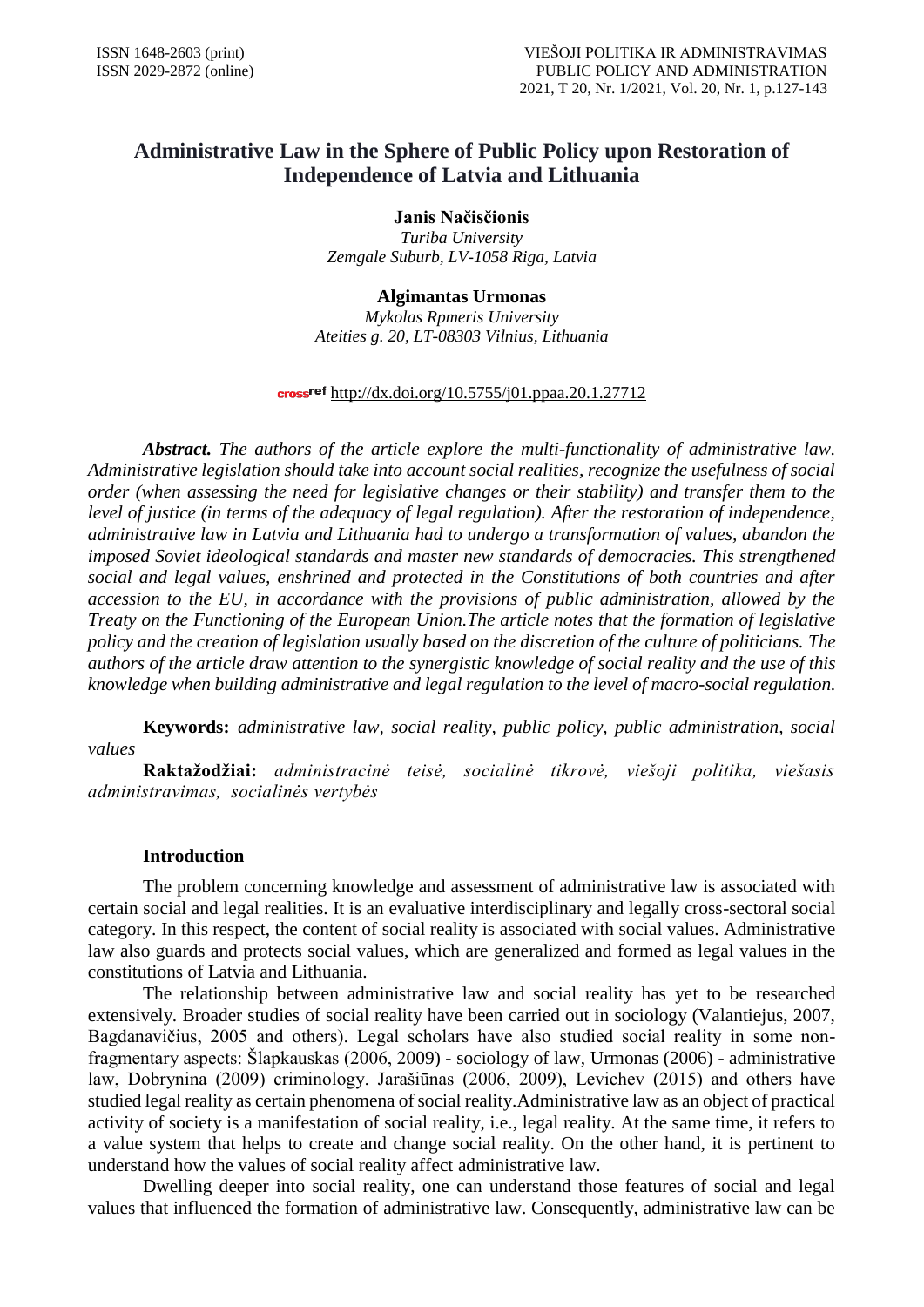assessed in terms of values of the relevant social environment in which its ideas, norms, principles and judicial practice were formed. Hence, this retrospective evaluative process of administrative law is associated with certain historical processes. A retrospective study of social reality shows the dynamic side of administrative law: the factors influencing social change, social and legal values "transferable" through public policy to administrative law. From the point of view of a deeper knowledge of administrative law, the object of this study is the processes of democratization of public policy in Latvia and Lithuania, which influenced the formation of modern administrative law.

Law facilitates goal-oriented activities of people, but does not replace people's own creativity. In this sense, the purpose and objectives of this article are to identify general trends in the formation of modern administrative law in Latvia and Lithuania, which reject the implementation of the values common between the occupying state and countries restoring their independence.

The main revolutionary transformation of modern administrative law in Latvia and Lithuania is associated with the beginning of the National Awakening and democratic movements in 1987-1989 and with the periods of restoration of independence since 1990. The main socio-political and social values and legal ideas were formed during this period, which laid the future framework for administrative law of the independent states. The condemnation of the Molotov-Ribbentrop Pact of 23 August 1939 between Germany and the Soviet Union began in the Baltic and was significant in this context. In accordance with the Molotov-Ribbentrop Pact, Latvia and Lithuania were transferred to the sphere of influence of the Soviet Union. This paved the way for the Soviet Union in June 1940 to occupy and annex Latvia and Lithuania. The values of the totalitarian ideology of the state were imposed on the Baltic States and enshrined in foreign administrative law. For example, a textbook on Soviet administrative law published in 1940 stated: "The party exposed vile sabotage designs and ensured the triumph of Marxist - Leninist ideas in law science and in particular in the field of socialist administrative law. […] The complete defeat of the counter-revolutionary gangs put an end to the damaging underestimation of the role of Soviet administrative law."

For the purposes and objectives of the article, information was gathered on the basis of a qualitative analysis of documents (e.g., legal acts, strategic programs and implementation plans at various levels, international conventions, declarations, policy guidelines for certain areas of public administration); the authors' experience gained through scientific and practical work in law enforcement institutions and analysis of scientific literature, system analysis, scientific experience as well as practical work in law enforcement systems<sup>1</sup>.

 $\overline{a}$ 

<sup>&</sup>lt;sup>1</sup> In particular, A. Urmonas has 50 years of scientific and practical experience. From 1970 to 1983, he conducted comparative research in the field of offenders and law-abiding persons, compiled annual summaries of statistical reviews of offences at the Forensic Science Research Institute.

Between 1972 and 1978 he conducted interdisciplinary dissertation (doctoral) research on the topic "Criminological problems of studying the personality of a criminal, i.e., a thief", assessed various dissertation research works conducted in Latvia, Belarus and Russia, and also participated in scientific conferences. From 1984 to 1990 he taught administrative law at Vilnius Faculty of Minsk Higher School of the Ministry of Internal Affairs (now Mykolas Romeris University). From 1989-1990, he worked on the draft of the Law on Police.

He supervised 15 dissertations at Mykolas Romeris University, many of which relate to the field of interdisciplinary administrative law. He also taught administrative law at Vytautas Magnus University and Kaunas University of Technology. He has written over 80 different scientific publications.

From 1993-2001, he headed the Strategic Development Department of the Ministry of the Interior of Lithuania and participated in the development of the most important draft laws in the field of law enforcement (Law on the Financial Crime Investigation Service of the Republic of Lithuania; Law on the Security Department, Law on the Fundamentals of Police Activities of the Republic of Lithuania, Law of the Republic of Lithuania Republic on the Control of Weapons and Ammunition, Laws on Amendments to the Code of Administrative Offences of the Republic of Lithuania 1993-1998, etc.)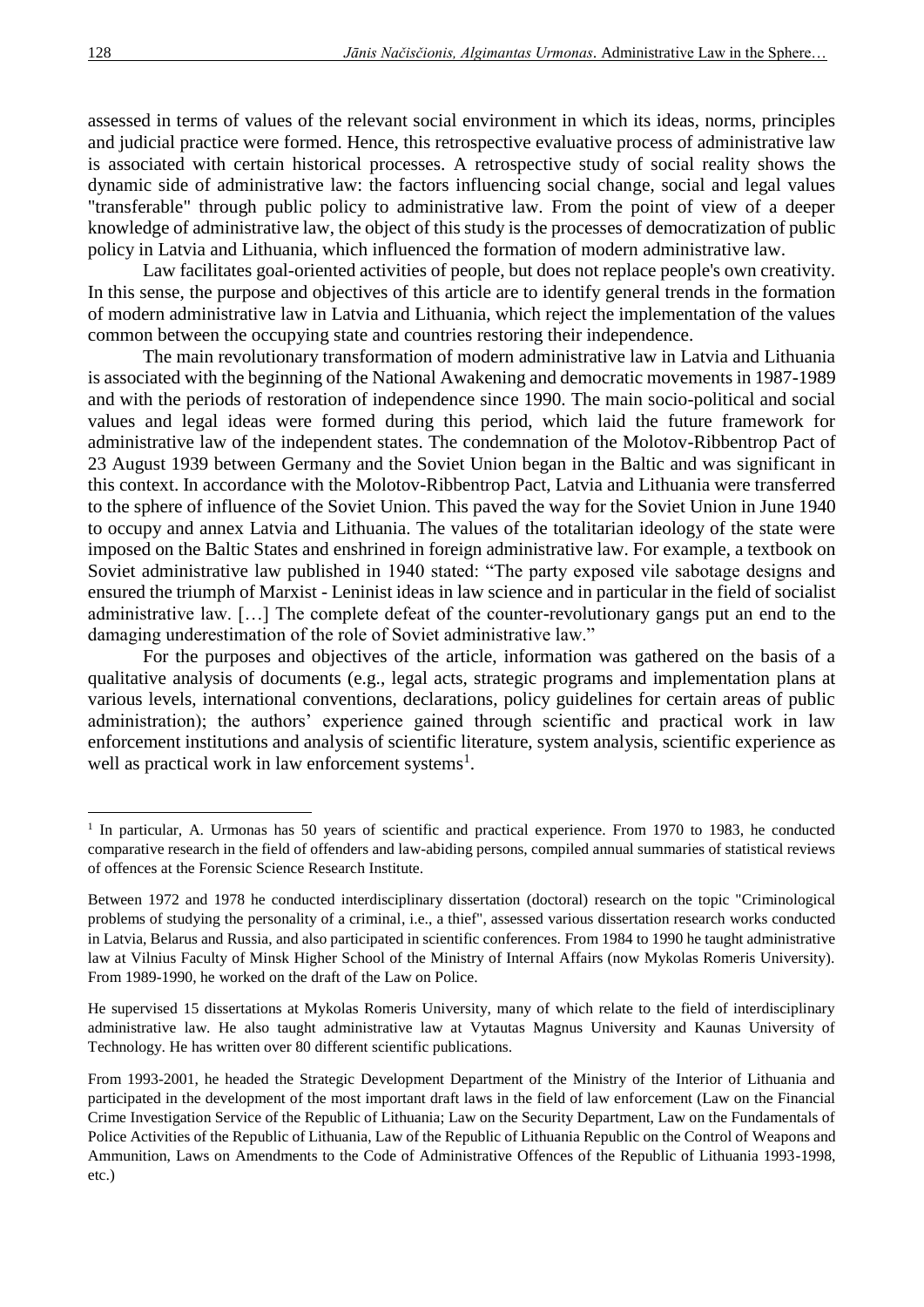The article emphasizes that the main narrative of the revival of values, changes from the values of the occupation regime, is human orientation. In the Soviet system, the values of the state and society led by the Communist Party were at the forefront while human values were ranked last on the scale of values. The value-oriented changes that took place in Latvia and Lithuania were implemented through the creation of a democratic legal system (the Constitution, institutional system, theoretical doctrines of administrative law, laws etc.). This revolutionary and evolutionary transformation took place in the public sector of Latvia and Lithuania with the active participation of specialists in various fields, taking into account the modern and predictable social legal reality. A socially constructed legal reality can be explained as a continuous, dynamic process, constantly updated by people acting on the basis of their interpretations and knowledge of this reality. In this regard, some subjectivity of the legislative process is also taken into account.

#### **Administrative law and social reality<sup>2</sup>**

1

Similarly to other branches of national law, administrative law is subject to social changes that transform its instrumental normative and legal function in the society. After the restoration of independence, it abandoned the functions of guarding and protecting Soviet values, the ideologized legal norms imposed on the occupied Latvia and Lithuania, characteristic of totalitarian regimes, where the interests of the state have priority. In such states, a person and his/her needs and interests are pushed to the social margin and only the needs and interests of those who belong to the totalitarian elite predominate.

With the prevalence of democracy, administrative law actualizes those human legal values that are enshrined in the Constitutions of Latvia and Lithuania, harmonizes them with the Treaty on the Functioning of the European Union and the guidelines adopted by public administration.

The enhancement of social reality naturally raises the question of compatibility of the relationship between administrative law and this reality. Social reality can be viewed from a multilayered perspective. It includes politics, economics, law, culture, society etc. All these segments, affected by the feedback from real processes of social reality, create a further change in social reality. Administrative law, enriched with visions and missions of social change, can use its instrumental powers to construct various expressions of the model of social reality.

Administrative law<sup>3</sup> can be actualised with the help of various objects of social reality: culture, economics, politics, ideology, management, environment, society and other forms of behaviour regulated by law. Such administrative and legal interactions are characterized not only by bidirectional, but also multidirectional impact of information. This interaction of administrative law is characterized not only by the ambiguity of information effects, but also by the directional nature of information effects. For example, administrative law as a manifestation of culture influences cultural phenomena, interacting directly with culture and through feedback. At the same time, culture as a multi-layered social phenomenon influences administrative law, helps identify its strengths and weaknesses and affects its qualitative characteristics. Administrative law should be a consistent mediator in the complex process of the informational impact of the social objects under analysis, take into account numerous aspects of the social process and strengthen its main regulatory functions.

Therefore, in order to understand and evaluate the social function of administrative law, to objectively assess the impact of administrative doctrine and the effectiveness of influence on social

 $2$  [Reality, actuality [lot. realis - real - material]: everything that objectively exists and is reflected in the historical process of cognition as an object of practical activity of society.] <https://www.zodynas.lt/tarptautinis-zodziu-zodynas/R/realybe>

<sup>&</sup>lt;sup>3</sup> Administrative law, from the point of view of a social phenomenon, develops on the basis of the division of a subject into an object. This means that the products of public legal consciousness must be embodied in objects regulated by administrative law. If this is not so, no unity of this subject-object is to be found, which means that in these relations no essence, i.e., the manifestation of the subject, is present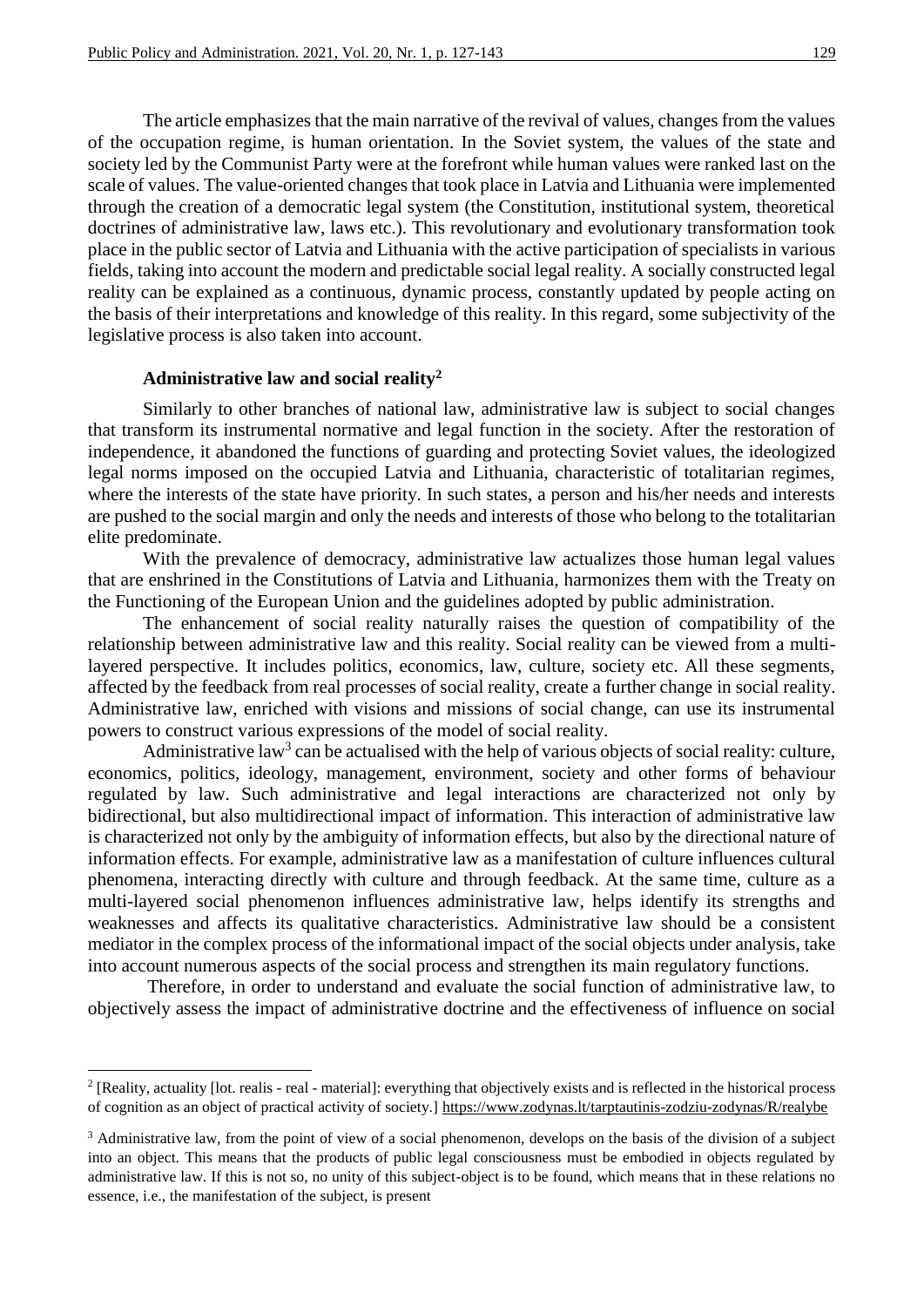sciences, legal systems and the social environment in general, to identify the factors that determine changes in administrative law, it is necessary to understand the essence of social and legal interaction.

Social and legal interaction is a category of social cognition. Applying a systemic approach towards it can reveal:

- the connection between various social and legal entities,
- direct and indirect interactions,
- the course of logically related processes,
- certain correlations among common communication objects,
- changes in the state of various subjects and objects,
- social characteristics of the influence of the emergence of new social objects.

The authors believe that the object of social and legal interaction is a certain behaviour of the subjects of social and legal activity, social and legal processes. It is known that both the behaviour of the subjects of this activity and the ongoing social processes are significant from an administrative and legal point of view. Information about social interactions is required only to the extent that it can be used to achieve the desired administrative and legal corrections of this interaction. Social interaction, being a source of information for social management of a particular object, is used to achieve and facilitate legal goals in the field of public administration and create conditions for the implementation of administrative law functions.

Similarly to other social sciences, administrative law, is theoretically and empirically related to human relations in society. It instrumentally establishes positive standards of human behaviour and determines which standards of human behaviour deviate from the norm, are undesirable and therefore are to be assessed from the point of view of administrative liability. Thus, administrative law is at the epicentre of social phenomena as a factor in the organization of the society that determines and controls the macro-structural and micro-structural foundations of human behaviour.

Therefore, it is rational to view administrative law as a social phenomenon interacting with other social phenomena in accordance with the criteria for perceiving social reality, to study the macro-objective relations of the whole and the part. It is well known that social and legal cognition measures the relationship of human thinking to social reality from subjective perception to the establishment of objective truth. The extent to which this can be identified is undoubtedly determined by the methodology and research methods. In other words, there should be a close connection between the science of administrative law and the practitioners of administrative law: legislators, subjects of public administration, courts. This means that social changes will be properly recognized and assessed and adequate legal instruments will be selected in laws to achieve social legal transformations. Thus, knowledge of social change must be assessed from an interdisciplinary perspective and the pursuit of social legal change must be based on synergistic solutions.

According to Valantiejus, "attention should be paid to the doubling of the subject and object, researcher and reality. The object of the social sciences is social reality. The word "social" refers to the nature of the interaction. And the term "interaction" contributes to the understanding that, strictly speaking, there is no real subject and object. There is only an analytical subject and an analytical object. Thus, primarily because of the social relations between subject and object, all analytical categories are social constructions, including subject and object, individual and society, action and structure" (Valantiejus, 2006, 62).

Value assessment of the measurement of the social environment "[...] in some objects and phenomena we see more reality than in nature, that they are more significant for us than natural objects in themselves, and allow us to talk about social reality as a kind of world of cultural objects. This is a world in which a person, his efforts and desires are involved." (Karosas, 2000, 37). Thus, social reality can be viewed as an objectively existing reality on the one hand and as a reality perceived by human knowledge on the other. "The fact is that the image of the world depends on the observer: different characteristics, senses and states of movement of observers determine their different perceptions of reality" (Laitmanas, 2007, 80).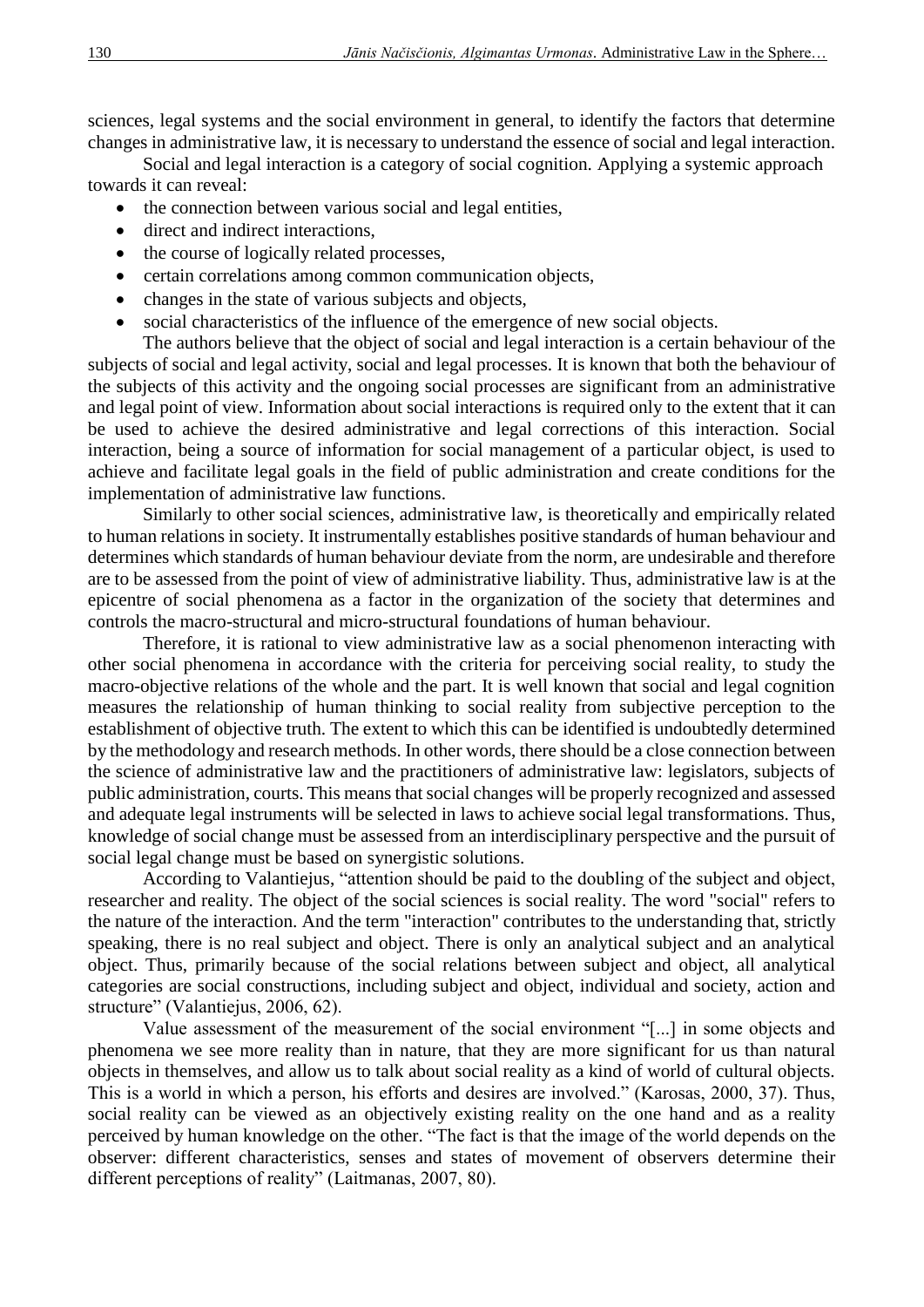Thus, the state, structure and dynamics of the branch of administrative law are "placed" between objectively existing phenomena of social reality and knowledge of social reality, perceived by human knowledge. The fact that in social "reality" a person exists in the context of order, direction and stability creates a stable environment for his/her behaviour.

However, creation takes place not because people create notions themselves, but because people "adopt" the world in which others already live" (Berger, Luckmann, 1999, 164): this is an important goal for all branches of law, including administrative law, as they define legal constructs of the legal order. A deeper knowledge of social reality increases the ability to control the development of administrative law, to have a positive impact on the interaction between administrative law and other social phenomena.

The value instruments of administrative law show that, on the one hand, through the mechanism of public administration, especially through its retroactive force, it affects social control in various areas of social reality: economics, politics, culture, social communication, physical and social existence of a person, thus forming a legitimate system of values. In the environment, on the other hand, the aforementioned areas of social reality affect administrative law through feedback, i.e., information on the results of the regulation of administrative law are provided.

This can be used to assess the strengths and weaknesses, threats or newly perceived opportunities for administrative legal regulation. Thus, the variability or stability of administrative law reveals the advisability of using information, its value in interaction with social factors for the formation of public policy and improvement of legislation. However, the formation of law-making policy and the creation of legislation is usually based on the discretion of political culture, since their goals, efforts and desires are directly related to the political ideology of the party, which is a value related to the behaviour of various parties and groups of influence. These values compete with the political, economic, cultural and other social interests of other parties and groups in society. These interests or factors are repeatedly "filtered" through the consciousness of people, e.g., during elections, assessing the activities of parliamentarians in power and in the opposition, the mass media and so on; and thus these factors should be assessed in the specific context of their interactions. Therefore, it is difficult to directly link economic, political and other social factors with the impact on legislation in terms of assessing the objectivity of social cognition. The idea of the formation of the branch of administrative law is based not only on the epistemological, but also on the cultural aspect. On the other hand, politicians with political interests ignore the legal ideology: scientific legal ideas, general legal values, science-based concepts, research programs, legal principles etc. As a result, when assessing the corresponding social and legal reality, it is not enough to look at the future development of administrative law in a systematic, holistic ("concentrated") way, without taking into account specific life situations.

Many parliamentarians suffer from a non-systematic, fragmented approach to law-making processes that are directly "taken" from instant solutions to certain legal situations. Since administrative law and social change are social phenomena, it is necessary to look at the definitions of these phenomena from a broader, constructive point of view of social cognition. Both the creation of administrative law and the process of social change are "represented" by a person in the interest of his activities. Thus, administrative law and social change are socially constructed by people. In their interaction, it is important to understand the value of these phenomena. It should be emphasized that the object of social cognition is not an abstract personality, but a person, i.e., a member of society, through which s/he becomes a subject of activity, realizing certain social values: "... only those objects that are of public or social interest become historically significant. Consequently, as part of the historical connection with history as a whole, that is, with society, the result, the main object of historical research is not a person, separate from the society in general, but a person, i.e., a social being, and only to the extent that he contributes towards the realization of social values" (Риккерт, In Karosas, 2000, 35).

Thus, in order to identify and form administrative law as a macro-social phenomenon, it is advisable to follow the ideas of social construction. Berger P., Luckman T. distinguish three stages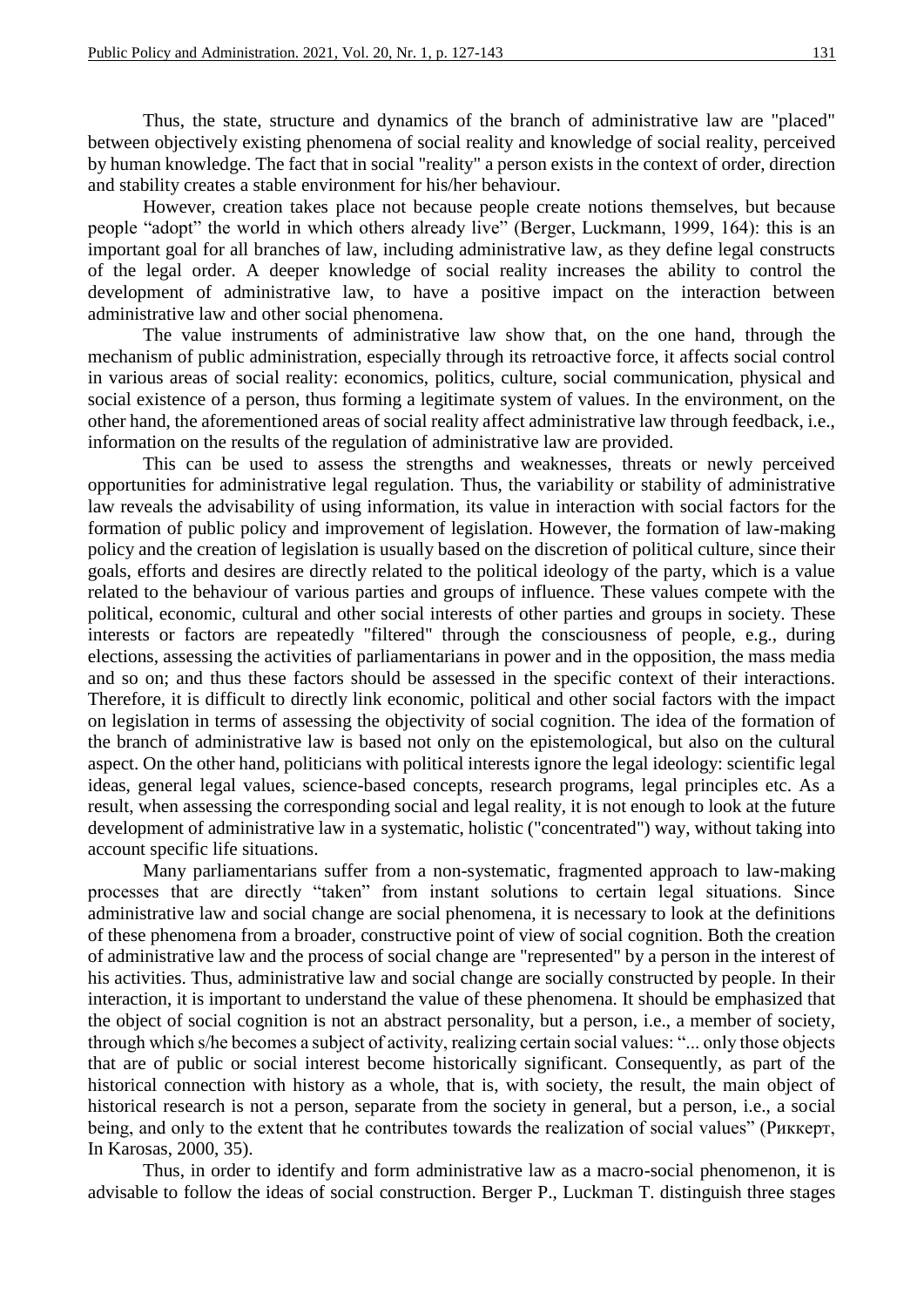of project (schematic) construction of social reality, which can be applied both to the ideas of creating administrative law and understanding the values of social changes (Berger, Luckman, 1995, 13). The theoretical methodological process of constructing social reality is realized through interconnected mechanisms of internalization, externalization and objectification.

Through internalization, people adopt and assimilate examples of the experience of social behaviour, objectified culture and, consequently, legal experience gained from experienced public administration. Internalization helps a person to understand by reason, to try to get to know better the objective processes of the existing society, to interpret them, to create a subjectively real and meaningful world. During internalization, there is also a different assimilation of one or the other stereotype of legal culture, legal customs, norms, principles, public administration and the activities of legal institutions that have been practised in society for a long time or are being practised at the moment. Internalization processes are expressed through the space of direct experience in linguistic, textual, graphic, audio and video forms, forms of direct and indirect communication.

Through externalization, using the adopted and assimilated experience, a new objective world is created by changing or implementing an "intervention" on the influencing environment of social reality, and at the same time, a new social reality is formed. A person is able to choose, decide, recreate, and nuance the influence of his needs on social reality. For this creativity, two types of knowledge are used: the world already known in society or now known, and "what can become known in the future." Cognition of the future of social reality "programs" the channels through which the objective world is created during externalization (Berger, Luckmann, 1999, 89). In terms of cognizing social reality, the individual constantly externalizes himself<sup>4</sup>:  $s$ /he knows social reality in subjective terms (through himself/herself) and internalizes it through objective values (which interact with the environment) (Berger, Luckmann, 1999, 133).

The impact of externalization is associated with the expectation of new knowledge in the future and can be seen in the development of concepts of administrative law, projects, social programs, strategic documents, scientific hypotheses and the formation of theoretical and practical models. The essence of the process of objectification lies in the fact that the products of subjective thinking are transferred to an objectified social space, giving these products of thinking certain forms and methods of material life. This transformation of the subjective product into an objectified world occurs through the creative formation of externalization. Methods of constructing internalization, externalization and objectification as social realities are carried out through the adoption and creation of social meanings based on values. This value basis is important for the existence of administrative law, the stability of its values and its improvement.

The following significant points can be distinguished in the implementation of the values of social cognition in administrative law:

1) As a branch of law, administrative law is a phenomenon in the field of public administration of social life, which, in accordance with the legal value standards of the Constitutions of the Republics of Latvia and Lithuania, establishes desirable, forbidden or dispositively permissible forms and methods of human behaviour. Thanks to predetermined provisions of administrative law, people (as subjects of law) participate in public administration relations in legally significant forms and methods of behaviour. This act (action or inaction) of subjects of law implements legally significant values in the field of public administration. The values are realized in several stages.

First, through the mechanism of legal regulation, the processes of adopting legislation and bylaws are built on the basis of epistemological and cultural knowledge. A variety of social and legal information is used for these processes. The points of resistance and the limits of the choice of values are established by the Constitutions of the Republics of Latvia and Lithuania as well as the Treaty on the Functioning of the European Union signed by both countries. The issues of overstepping these limits are considered in the Constitutional Courts of Latvia and Lithuania and the Court of the

<sup>4</sup> Internalization [Latin - internus]: accepting the views, norms, values of a social group, considering it as one's own <https://www.zodynas.lt/tarptautinis-zodziu-zodynas/I/internalizacija>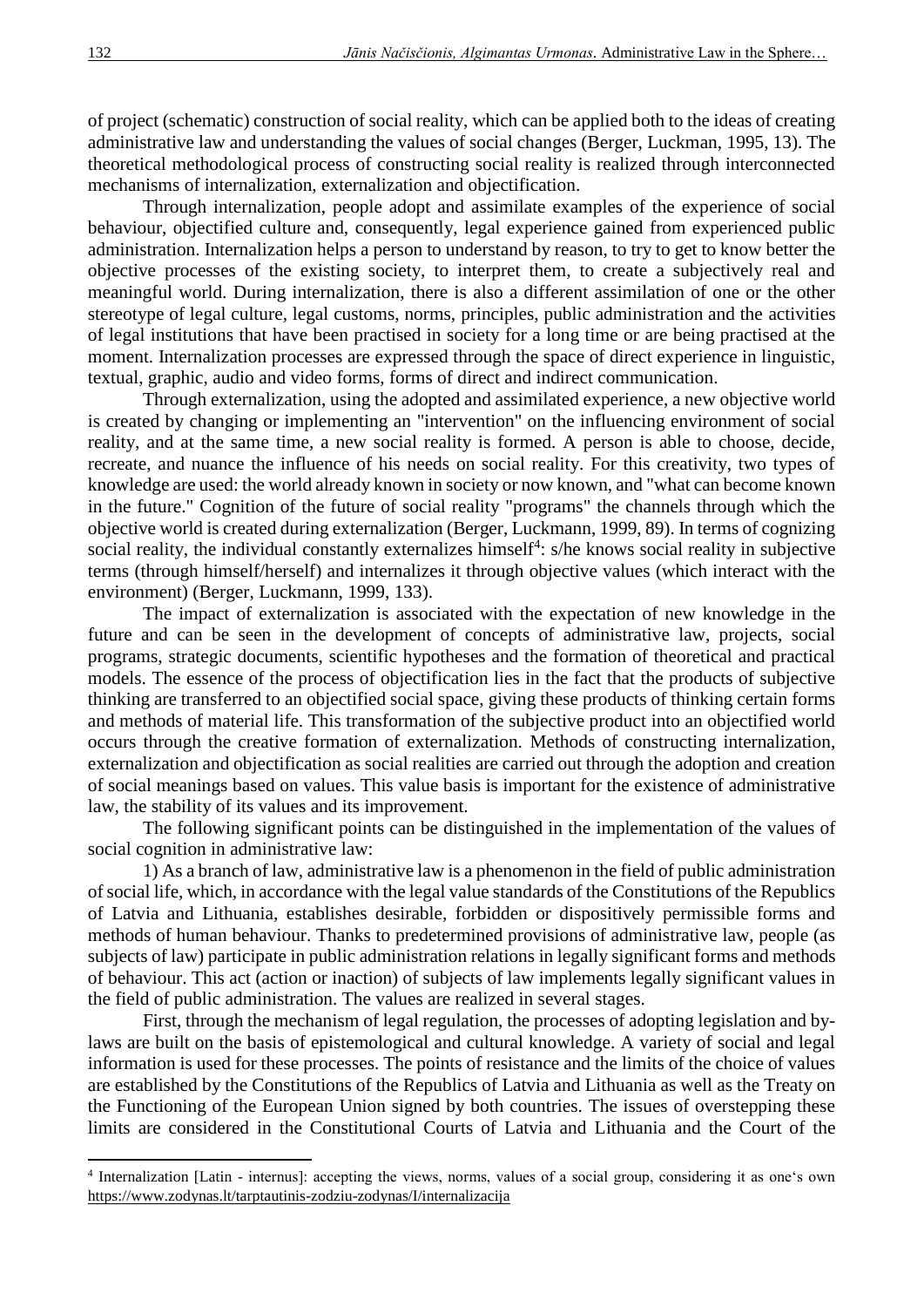European Union. This means that the issues of epistemological and cultural-social cognition in the normative legislation should be resolved without violating national and European legislation. The scope of discretion of the subjects of law making on the adoption of legal acts is limited, but the objectification<sup>5</sup> of law is a complex process, therefore "the objectivity of the fusion of knowledge with values is problematic by the fact that value is always a definite correlation between the subject and the object"(Karosas, 2000, 40).

Secondly, it can be stated that, in addition to the Constitution, such factors of the macro-level of legal objectification as the national culture, humanistic ideas and the external environment of the Latvian and Lithuanian states, associated with colourful social reality, are of great importance for the formation of basic legal ideas, their perception and transformation into administrative law; both by participating in the activities of the United Nations, the European Union, NATO organizations and by reacting to the actions of other countries hostile to Latvia and Lithuania.

All of the above factors objectively affect not only the normative reality of administrative law, but also the principles of law as well as the case law of the courts. Thus, a system of administrative law, which must correspond to objective reality, is formed.

National and global culture  $\leftrightarrow$  historical and humanistic ideas  $\leftrightarrow$  legal ideas  $\leftrightarrow$  legal doctrine  $\leftrightarrow$  a sketch of a specific draft laws (programs)  $\leftrightarrow$  draft of a specific law.

The implementation of administrative-legal regulation will be especially related to the abovementioned regulatory mechanism, in which the law making of administrative-legal norms and their application in public administration relations, the application of legal principles and case law are of particular importance. Fragmented administrative and legal regulation will depend on the activities of lawyers and legal bodies of state administration in the implementation of legal norms.

The question may arise why this regulation is fragmented. There are several assumptions in the assessment of legislation and public administration which allow us to reasonably assume that the nature of administrative and legal regulation is fragmented.

First, legislation and other legal acts usually take place in an imaginary social reality. For example, the reading and analysis of explanatory notes to legal acts is based on the discretion of the initiators of the draft laws (authorized representatives of institutions, individuals or citizens) and drafters. Of course, the understanding of their essence is focused on cognition, but unfortunately, not on scientific knowledge obtained by applying research methods, analysing information, formulating conclusions and proposals.

The knowledge of subjects regarding social reality of law making is often insufficient. They are usually built on the basis of their own perceptions, knowledge of others, as well as inductive and deductive thinking. It is an indicator of the quality of legislation, which is still often based on empirical, everyday thinking and especially on the "compliance" of legislation to the interests of public policy (Urmonas, 2019, 100-117). A distinctive feature of such a "mandatory" legislative activity is that it is limited to certain narrow marginal frameworks for achieving political interests through administrative regulation.

Such a subjective structure of legislation in the environment of social reality collides with functioning political, economic, socio-psychological and other social factors. They cause social conflict situations, creating dysfunctions of legal relations with social reality. Thus, a gap appears between the legislative construct and social reality. Politicians, or legislators, and other drafters of legal acts again take new legislative action, supplementing or introducing a new formulation of administrative regulation. Politicians reintroduce certain political, economic, social, psychological and other social ideas into the legislative product. Such a rhythm of purely political legislation is comparable to the "work of a perpetual machine", the idea of a perpetual machine, which is fundamentally incomplete, unviable, questionable. i.e., constantly unresolved.

<sup>&</sup>lt;sup>5</sup> The objectification of administrative law is a process of a social phenomenon, when the subjective products of thinking, ideas acquire independently objective material life, i.e., social forms of legal expression. This is the process of social conditioning of law, its reification.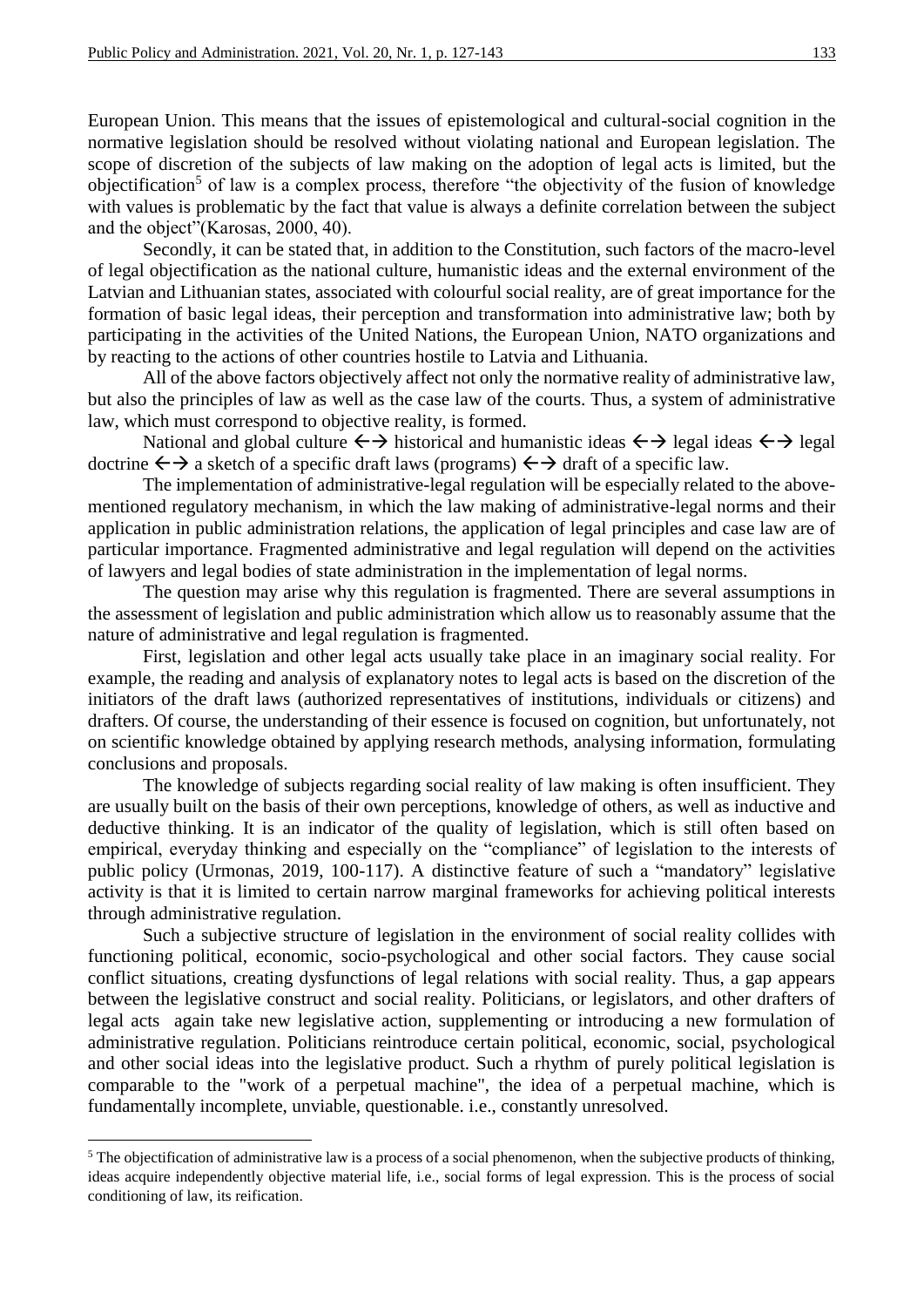Second, scientific knowledge based on research methods more deeply reflects the objective social reality. According to Hegel, "a method is a weapon that stands on the side of the subject as a means by which he correlates with the object of his knowledge" (Hegel, In Gintalas, 2011, 989). Therefore, it is necessary to talk about legislation in public space in the social systemic and basic categories, emphasizing the synergy of legal and social regulation. Administrative and legal regulation by itself cannot resolve the problems established in various social programs, including the program of each government. For example, the Law on the Control of Alcohol of the Republic of Lithuania was adopted on May 26, 1995. It provides for measures to reduce overall alcohol consumption, alcohol abuse, reduce damage to health and the economy, establish a state monopoly on the production and trade of alcoholic beverages and a state monopoly on the production, sale and import, and accordingly formulates the legal framework for all operators of production, sale and other circulation of alcoholic products.

In order to achieve similar goals, each new subsequent government of Latvia and Lithuania, ministries and other departments must adopt a number of action plans which provide for measures to apply anti-alcohol legislation. Legal measures are constantly opposed to overcoming the social phenomenon of alcoholism. Despite the legal order achieved during a certain period, a certain legal practice is formed, but this social phenomenon keeps transforming and sets new tasks for society. It seems that the social reality of such flourishing alcoholism is of a Sisyphean nature. It is like a contagious disease that is overcome over time and re-emerges as a result of a favourable environment. These examples show that administrative and legal regulation is more limited in addressing social issues and reaches certain temporal and spatial indicators of the rule of law.

The synergistic construction of the relationship between legal and social factors is more strategic, covers the vast boundaries of knowledge<sup>6</sup> of social reality and is a new product of the synergy of knowledge of the objects of social regulation. Knowledge of the social nature of reality also expands the possible limits of administrative and legal regulation. Synergistic disclosure of knowledge about social reality and the use of this knowledge brings administrative and legal regulation closer to macro social regulation and at the same time raises administrative law to the level of construction of a macro social phenomenon.

According to the synergistic concept<sup>7</sup>, administrative law at the macro level can be defined as follows: macro administrative law is the application of the synergy of knowledge revealed as a result of the study of objective social reality, the establishment and assessment of legally significant standards of human behaviour. It manifests itself in the areas of public administration, instrumental regulation, and the establishment of positive human behaviour in the society. Macro administrative regulation protects the society from the negative consequences of human behaviour. In this case, legal principles and legal norms are used, administrative and legal means are applied. Also, to combine the positive results of regulation with objective needs, other social, economic and managerial means of regulating human behaviour are used that correspond to the goals of administrative regulation.

#### **Administrative law, social reality and social change**

Analysing the role of administrative law in social reality, we understand that at the level of the correlation between the subject and the object of establishing administrative-legal regulation, it is based on certain knowledge of social reality: imaginary, perceived and objectively possible. New social changes can be explained by identifying fundamental interactions between natural and social factors.

Administrative law, performing its regulatory functions, acts as a subject of influence on the state, structure and dynamics of social objects and causes their changes. There is no doubt that the

 $\overline{\phantom{a}}$ 

<sup>6</sup> Synergy of knowledge is the result of the processes of interaction of expressive and non-expressive knowledge that affect the activities of a person and organization and create new knowledge. In Katinienė, 2018, 27

<sup>7</sup> Combination of legal and other social knowledge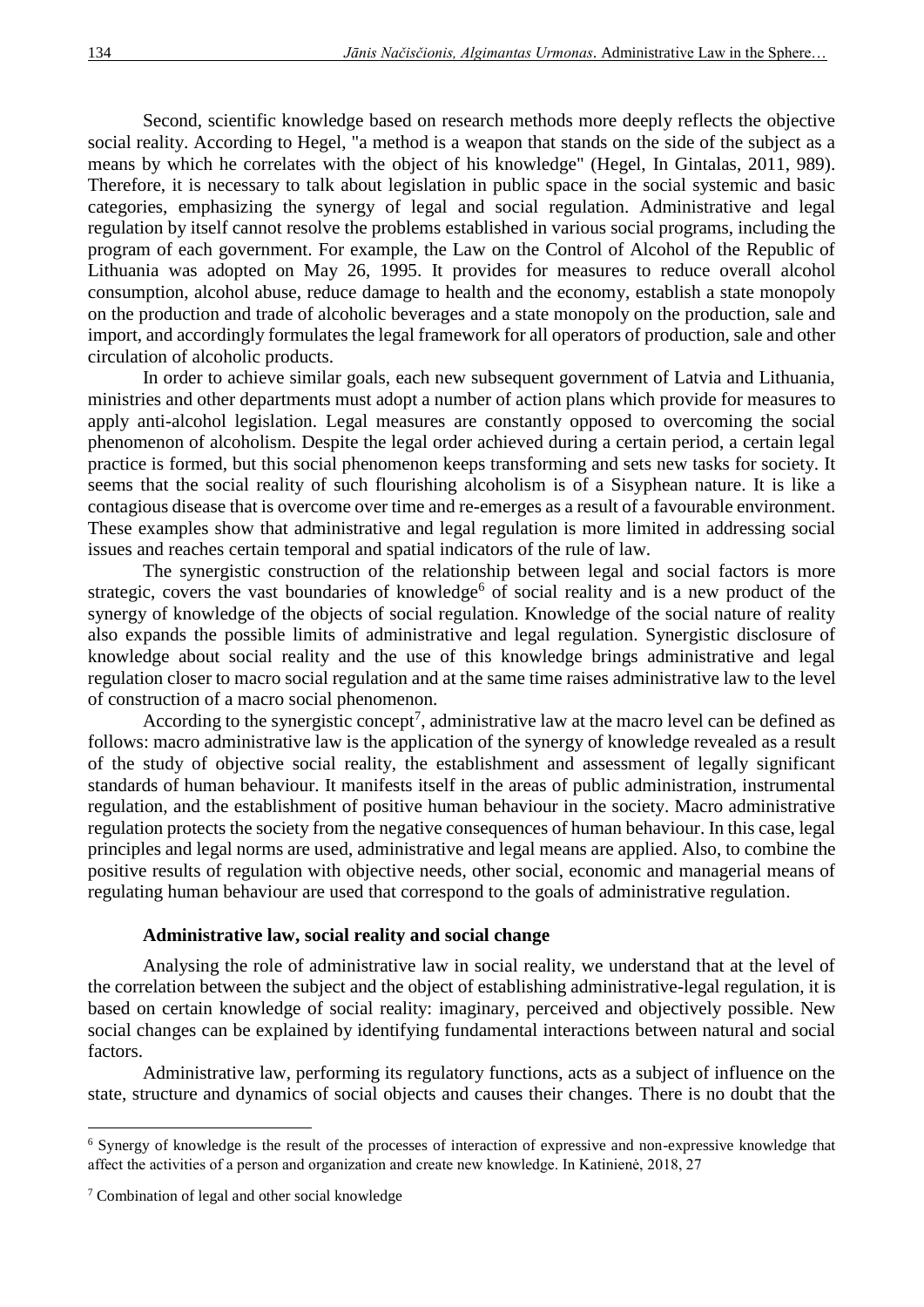action of administrative law (subject-object) occurs through human legal relations. Here, anti-alcohol laws, imposing prohibitions in time and space, restrict the excessive consumption of alcohol by certain individuals. Conversely, the overuse of alcohol by many people has created a legal need to curb such a massive destructive social phenomenon by imposing legal prohibitions and liability for violations of legal requirements. Thus, the assessed social reality causes the need to change administrative law. Thus, there is a social interaction between administrative law and other social factors. Administrative law studies the effectiveness of its legal regulation based on the results of social changes, i.e., changes that take place.



*Fig. 1. Interaction between administrative law and social change Source: Authors.*

This analysis shows that it is necessary to understand the essence of social changes and their mutual social interaction with administrative and legal regulation in order to define their concepts.The category of social change is the most widely researched in sociology and management. Depending on the paradigm<sup>8</sup> of a particular study, social changes are associated with the transition of a social object from one state to another, with changes in the stage of socio-economic development, with a significant variety of social organization, with changes in its institutions and social structure, with changes in established models of social behaviour, with the renewal of institutional forms and their increase and so on. In practice, the interpretation of such changes is usually associated with a more difficult task, i.e., an attempt to determine the causes of the changes or the factors (factors) that led to the effect (the change that occurred). The essence of this goal is to show why such a change happened in one way and not in another (The Great Dictionary of Sociological (COLLINS), (1999, 246). On the other hand, it is important not only to find out what will change and how we need to act, but also explain why it is necessary and what will happen if no change will occur. These ideas can be applied, for example, to the socio-legal analysis of alcoholism, where alcohol use causes various forms of social isolation and marginality and on the other hand, the social organization of society adopts anti-alcohol laws and uses other social means to achieve social order.



**.** 

as values of certain individuals



Thus, social change in the most general sense can be defined as any change in the characteristics (including administrative law) of the observed social object. Such changes, as evidenced by the evolution of world society, occur in an evolutionary and revolutionary way. These types of social changes are significant from the administrative and legal point of view, since administrative law "absorbs" the objective needs of a person, society and state through the national culture and through general and legal globalization in recent decades, legal ideas and doctrines. As the legislative practice of the Saeima and Seimas shows, legal systems are being unified. The

The set of theoretical and methodological assumptions on which a particular study is based. See: [https://www.tv3.lt/zodynas/tarptautiniai-zodziai/P/paradigma.](https://www.tv3.lt/zodynas/tarptautiniai-zodziai/P/paradigma)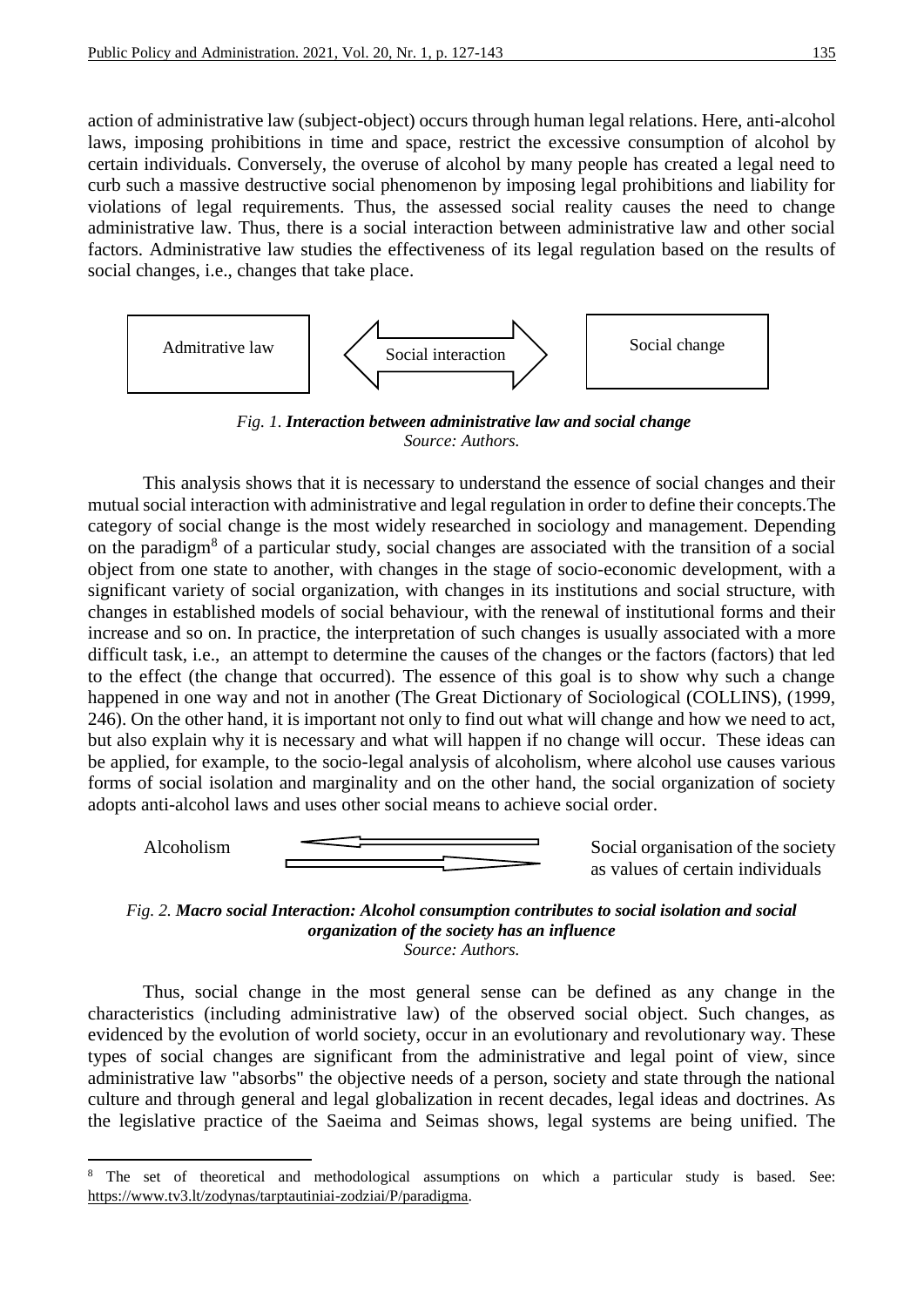membership of Latvia and Lithuania in the UN, the European Union, etc. is also significant in this context. The development of the use of the official language and in particular the English language of these organizations also contributes to the development of a global culture. These factors affect the reception (adoption) of the norms of administrative law of the EU countries into national legislation. After the accession of Latvia and Lithuania to the EU, various harmonization projects have been implemented.

As far as revolutionary and evolutionary changes in administrative law are concerned, it is necessary to note the first decade of the restoration of the Latvian and Lithuanian states, when more revolutionary changes in administrative law took place along with the other branches of law. How should revolutionary changes in administrative law be understood? Since administrative law is also viewed at the macro level, it is a manifestation of ongoing social phenomena, but at the same time, a change in administrative law is also a social change. This means that we can investigate revolutionary or evolutionary changes in administrative law based on the methodological foundations of social change. So why do social changes take place, and what are their causes? In particular, it is crucial to correctly understand the categories of social reality and social change. The driving force behind social change lies in the sphere of social reality. Valantiejus' remark "Social structure as a metaphor for order" (Valantiejus, 2006/2, 48) is quite accurate.

It is not surprising that this observation is very close to law in general and to administrative law in particular, since as a scientific tool, it seeks a certain structured order in areas of public administration, the values of which stem from the Constitution.

Naturally, after the restoration of independence, the political, economic and other social factors that influenced the striving for independence led to a faster denial and reorganization of the value standards, i.e., the transformation of the "State, society, people" imposed by the occupying state into a democratic social and legal value of "Individual, society, state".

This rapid transformation was largely revolutionary in nature as social change transformed the basic value of social objects<sup>9</sup>. This methodological position was important for Latvia and Lithuania after the restoration of independence, especially during the first decade. The laws adopted during the Soviet era in many cases contradicted the social values of people, society and the democratic states of Latvia and Lithuania from the point of view of the practice of these values. Therefore, the ongoing revolutionary breakthrough in the meaning and actualization of values required new legal regulation: human rights and freedoms, restrictions on power, citizens' participation in governing their country, private property, economy, religion, social justice, citizenship and other issues.

Revolutionary changes in administrative law were inevitable. Empowered by the nation, the parliaments of Latvia and Lithuania responded to this conflict of values in a significant political and legal way. It is gratifying that the Law on the Restoration of the Independent State of Lithuania as of March 11, 1990 and the Declaration on the Restoration of the Independence of the Republic of Latvia of May 4, 1990 politically and legally secured three interrelated values at the legal level (Par Latvijas Republikas neatkarības atjaunošanu, 1990, No. 20). This is the legal continuity of independent states, the cleansing of the consequences of the ideology imposed by the occupying power, overcoming the painful consequences of the multifaceted moral experience and the beginning of a return to the values of European law. At the same time, administrative law learned a lesson from state justice about the possibilities for changing values and their development closer to democratic standards of legal regulation, i.e., a tolerant orientation towards a person, his/her rights and freedoms, democratization of public life, striving for the predominance of the right to identity.

The revolutionary and evolutionary legislation of the restored Seimas based on these values, which consolidated the statehood of Lithuania, neutralized and eliminated the consequences of the occupying power, was important for the development of the country's administrative law. This

<sup>9</sup> Точно так же, когда было обнаружено ядро атома, стало ясно, что это произошло во время деления. [Likewise, when the nucleus of an atom was discovered, it became clear that it happened during fission.]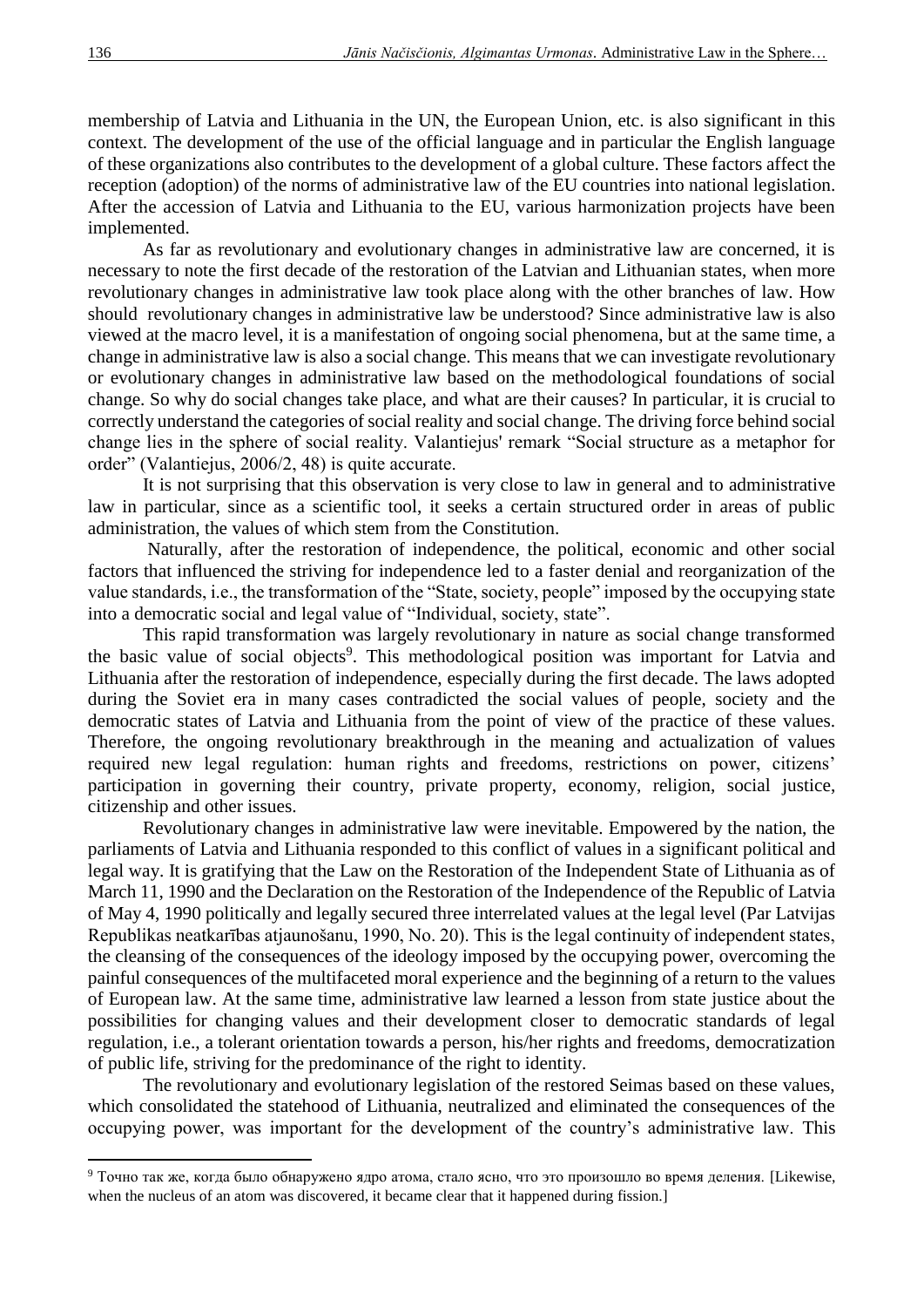strategic direction was creatively implemented by other government bodies through the adoption of by-laws. It should be noted that under difficult circumstances of the deployment of a foreign army in Lithuania, bold regulations were adopted affirming its sovereignty. The Soviet authorities made political, economic and legal efforts, including the use of military force, to prevent the establishment of the independence of a restored Lithuanian state. With the support of the nation and the recognition of the independence by democratic states, the Lithuanian state demonstrated its political and legal strength by adopting the necessary legal acts and implementing institutional transformations.

The democratic norms of social and state life in interwar Latvia and Lithuania as well as the legal systems of Western European countries have become a valuable example of emerging national administrative law in a general sense. This, in an evaluative, comparative sense, with the help of laws and institutional restructuring of the power structures of Latvia and Lithuania, helped to reject everything that was associated with the false, unnecessary, destructive control function of the ideology of the occupying state over the political, cultural, social identity of the nation and, consequently, over its right.

The ideas of the Popular Front of Latvia<sup>10</sup> and the Reform Movement of Lithuania (Sajūdis)<sup>11</sup> in 1988-1990 had a huge value potential for the administrative law of both countries. The positive aspirations of the Popular Front of Latvia were hindered by the International Front of the Working People of the Latvian SSR (Interfront). It was founded by the Russian-speaking members of the reactionary wing of the Latvian communist party (LCP) on January 7, 1989 to counter the Popular Front of Latvia, founded on October 8, 1988. It used the infrastructure of the LCP and the Soviet Army - published a newspaper "Unity" (Vienotība) and created its own radio station "Sodruzhestvo" (Fellowship) from representatives of foreign radio stations. Among its founders and leaders were Igor Lopatin Anatoly Alekseev and Tatyana Zhdanok. In the summer of 1989, its representatives participated in the creation of the United Workers' Front of the USSR.

During the barricades, the leadership of the Interfront gathered about 10,000 participants at the stadium on Kr. Baron on January 15. The political statement of the Latvian Committee for the Salvation of Society stated that it rejected the declaration of 4th May 1990 adopted within the framework of the "Latvian People's Assembly", and that Soviet Latvia should remain a part of the restored USSR. The defenders of the barricades awaited the arrival of participants of the Interfront rally at the centre of Riga, but this did not happen although Interfront leaflets were scattered from the helicopters of the Soviet army.

During the August coup, the Supreme Council of the Republic of Latvia suspended the activities of the Interfront on 24th August 1991 on charges of attempted coup d'état and terminated its activities on 10th September<sup>12</sup>. In the political environment of Lithuania, several alternative extreme political trends appeared. On the right, the Lithuanian Liberty League (LLL), radical at that time by Soviet standards, with the demands of Lithuania's immediate independence and on the left, the transforming Communist Party of Lithuania which was against the independence of Lithuania: communists led by M. Burokevičius on the so-called platform of the Communist party of the Soviet Union (CPSU)<sup>13</sup>. Both Sąjūdis and the Lithuanian Communist Party (LKP) had to reconcile with the aspirations for independence and accelerating results of change in Lithuania with the situation in the Soviet Union and the possibilities of "reform" in Lithuania. The strategy and tactics of achieving

 $10$ <sup>10</sup> Tautas atmodas kustība Latvijā.[Latvian national awakening Retrieved 21.07.2020. from [https://lv.wikipedia.org/wiki/Tautas\\_atmodas\\_kust%C4%ABba\\_Latvij%C4%81](https://lv.wikipedia.org/wiki/Tautas_atmodas_kust%C4%ABba_Latvij%C4%81)

<sup>&</sup>lt;sup>11</sup> Lietuvos Persitvarkymo Sąjūdis in Lithuanian.

<sup>&</sup>lt;sup>12</sup> Internacionālā darbaļaužu fronte. Retrieved 21.07.2020. from [https://lv.wikipedia.org/wiki/Internacion%C4%81l%C4%81\\_Darba%C4%BCau%C5%BEu\\_fronte](https://lv.wikipedia.org/wiki/Internacion%C4%81l%C4%81_Darba%C4%BCau%C5%BEu_fronte)

<sup>&</sup>lt;sup>13</sup> On 22 December 1989, at the XX Congress the Communist Party of the Lithuanian SSR, Lithuania was the first republic of the Soviet Union at that time, to separate from the CPSU.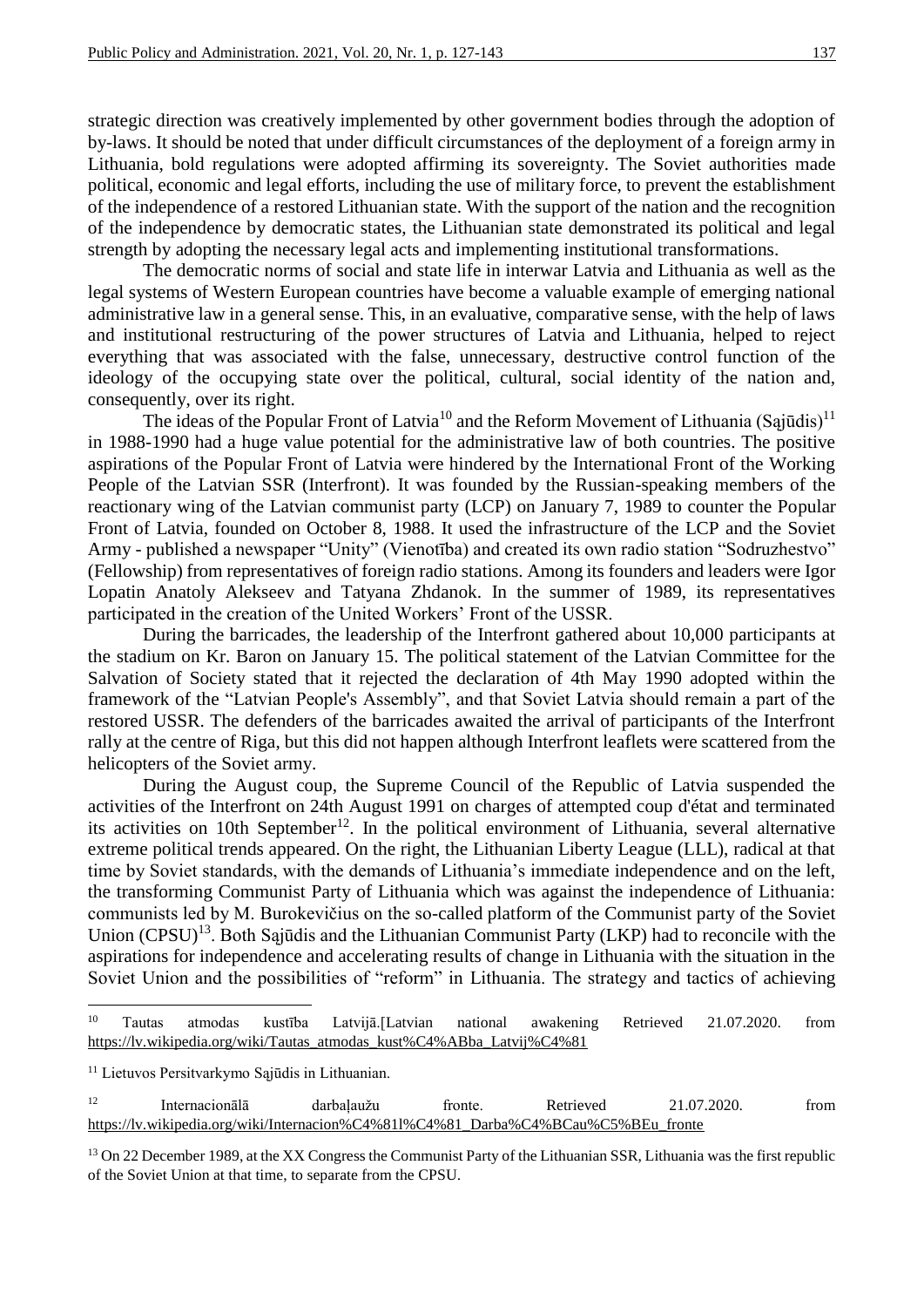independence depended on the configuration of various political, economic and social conflicts. The communists, led by M. Burokevičius on the platform of the CPSU<sup>14</sup>, responded to a situation favourable to Lithuania's aspirations for independence, called on Moscow to introduce direct presidential (Moscow) rule in Lithuania, following the example of Nagorno-Karabakh<sup>15</sup>.

Under the influence of Sąjūdis, the people of Lithuania looked to the future in all spheres of their activity, forming values, the foundations of which lay in the ideas of the future law making of an independent democratic Lithuania. Sufficiently realistic political and legal ideas were important in terms of socio-political changes and legal interactions at the time as well as for the formation of envisaged law enforcement structures.

In this case, it is worth mentioning the Law on Police, which is so important from an administrative and legal point of view and which had its basis in the envisaged Police Academy of Lithuania. At that time, the activities of the militia were regulated by the Resolution of the USSR Council of Ministers of 1973 "On the further improvement of legal regulation of the activities of the Soviet militia", which comprised the" Regulations on the Soviet militia".

1989 was characterized by the restoration of pre-war Lithuanian parties, social movements, public and professional organizations. It should be noted that the date of February16 was restored as the National Day of Independent Lithuania, the celebration of which had previously been prohibited for many years. Many professional organizations broke away from similarly named organizations in the USSR. The Lithuanian Society of Lawyers was restored. Finally, on December 20, 1989, during the XX Congress, the LKP broke away from the CPSU. The development of the aforementioned Law on Police was being carried in an atmosphere of national liberation from the occupation regime.

The idea to develop a draft Law on Police of the Lithuanian SSR occurred in 1989 to Professor, Head of the Department of Special Legal Disciplines, Y. Bluvstein of the then Vilnius Faculty of Minsk Higher Institution of the Ministry of Internal Affairs of the USSR, Head of the institution A. Preykshe and his Deputy for Academic Affairs, A. Pumputis. The development of the concept stopped for some time due to the lack of information necessary to develop a new concept corresponding to the ongoing social and political changes. Professor J. Bluvsteinas requested A. Urmonas, a lecturer of the department of special legal disciplines of the faculty, to draft the concept. The initial basic provisions of the concept were presented to the leadership of the faculty. The concept included provisions relevant to the ongoing social changes. The following ideas were proposed: to depoliticize the activities of the police, to be guided by the Constitution of the Lithuanian SSR, other laws and by-laws of the Lithuanian SSR, decisions of local state bodies. In addition, it was stated that the management of police issues falls within the competence of the Soviet republic. In order to prevent the so-called separatism, which was regularly discussed in the Soviet mass media, it was proposed that the police of the Lithuanian SSR would establish and develop professional relations with the relevant institutions of the USSR republics, state and public organizations and foreign countries as well as international organizations. Such were its humble beginnings. The then Minister of Internal Affairs of the Lithuanian SSR (after the restoration of independence and the Republic of Lithuania) Misiukonis became interested in this position of the faculty. The lecturer was requested by the ministerial committee to further develop the concept and simultaneously draft the text of the Law on Police. The ministerial committee divided the work. V. Junokas, A. Tekorius and A. Urmonas became

<sup>&</sup>lt;sup>14</sup> In 1988-1990 the Molotov-Ribbentrop Pact and its consequences, i.e.,occupation and annexation, were talked about more and more in Lithuania and the wish of the Lithuanian nation to live in an independent state became more and more obvious. At that time, forces emerged that opposed the independence of Lithuania, carrying out the policy of the USSR authorities. At the end of 1989, when the Lithuanian communist party (LKP) separated from the CPSU, some participants in the LKP congress, with the approval of the leaders of the Central Committee of the CPSU, announced their withdrawal from the LKP and created the LKP / KPSS organization] In *По делу 13 января (I). Организаторы переворота.*  Bernardinai.lt,*. Интернет-газета, 8 января 2013 г.*

<sup>&</sup>lt;sup>15</sup> The autonomous region of Azerbaijan Nagorno-Karabakh aspired to become an autonomous republic of Nagorno-Karabakh. Azerbaijan did not agree; as a result, Moscow introduced a special military rule in Nagorno-Karabakh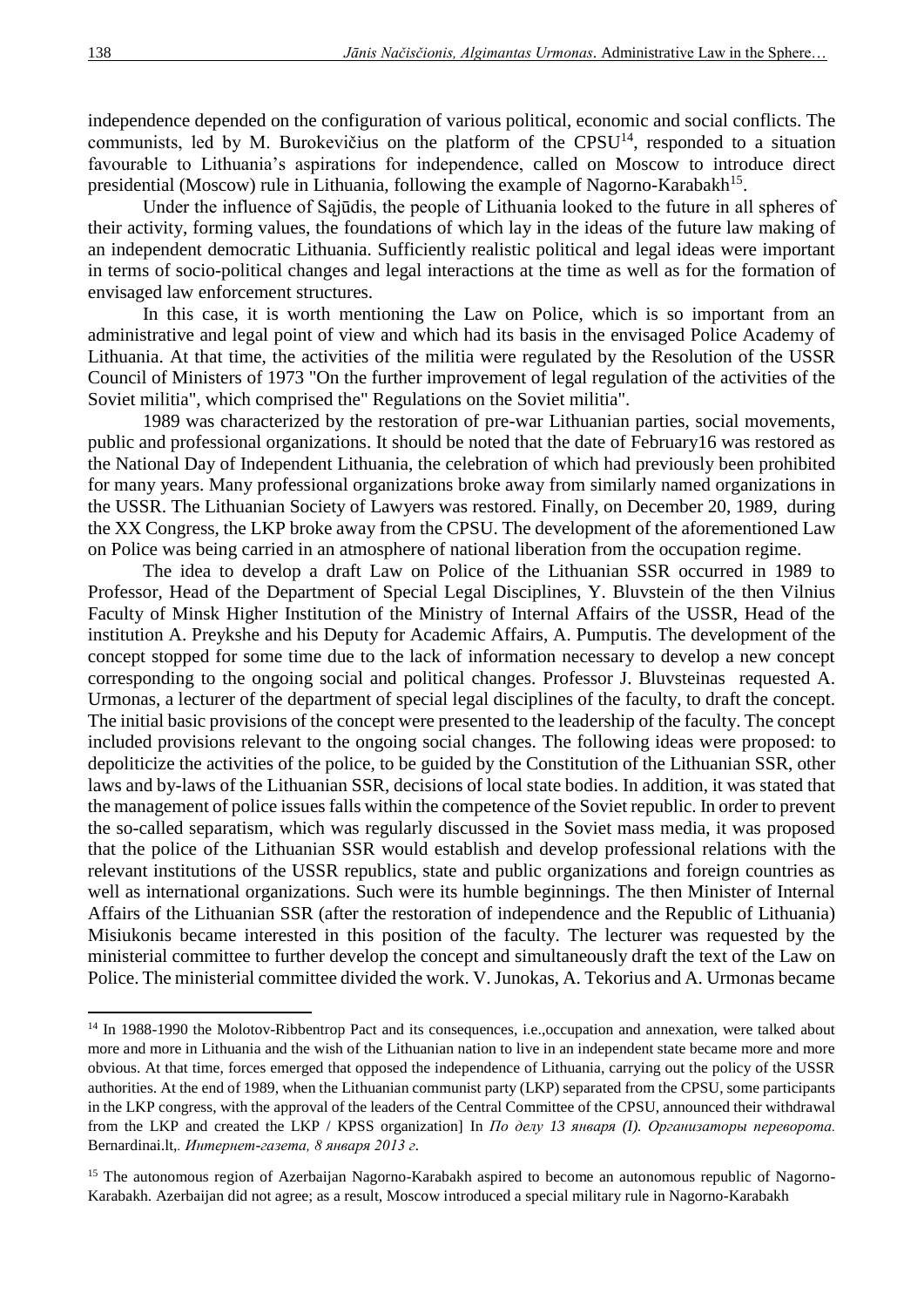members of the "junior committee", which continued working on the law. The senior committee of the ministry met periodically to discuss the provisions of the draft articles prepared by the "junior committee".

The "junior committee" analysed the peculiarities of the activities of the Lithuanian militia (1918-1923) and the Lithuanian police (the militia was officially renamed the police on January 1, 1924). The pre-war documents on the activities of the militia and the police were analysed, i.e., the Law on Militia of May 14, 1920, the Statute of the State Security Department of 1935, the set of Circulars and the Instruction for Police Officers. The experience of the police professional activity in certain areas of law enforcement was also studied. There was also interest in the organizational structure of the police in other European countries. When preparing the draft law on police, the "junior committee" also relied on the provisions of management theory to form the logical structure of the draft law.

During the preparation of the draft, heated discussions took place not only in the committees of the Ministry of Internal Affairs, but also in political and legal circles. The "junior committee" proposed to repeat the path of the pre-war Lithuanian police. The initially reformed militia of the country had to operate in new social and political conditions. Later, after achieving certain qualitative goals of activity, it would evolve into a police force. The politicians thought otherwise stating that the "pro-Soviet" militia should be immediately transformed into a police force. The opinions of the lawyers also differed politically. For example, even before the promulgation of the Draft Law on police, the Commission of the Scientific and Practical Conference of the Lithuanian Society of Lawyers on October 27 presented its findings on the draft Law on the Police of the Lithuanian SSR. Unfortunately, the members of the committees of the Ministry of Internal Affairs were not invited to the conference to explain their conceptual provisions.

There were often discussions in the press about what kind of police the country needs. The opinion was formed that the promulgation of the Draft Law, undoubtedly, would make it possible to quickly orient and reorganize the activities of the militia in a way that is acceptable to the society of the Republic. It was believed that it was necessary to create an independent national militia, financed from the budget of the republic, whose relations with the militias of other republics would be regulated on a parity basis. The law on police should guarantee, not restrict the rights of citizens. Of course, these are the right words, but they did not reflect the truth about how and under what conditions the country lived at that time.

In the published draft Law on Police, Article 4 stated that "the militia of the Lithuanian SSR consists of the self-government and the republican militia" (Lietuvos TSR milicijos įstatymas. Projektas, 1990). Importantly, the issue of an over-centralized structure was not even mentioned. Meanwhile, the draft clarified the essence of the concept of militia activity "on the basis of paramilitary discipline" (Article 37, part 3 of the draft). The main emphasis is that "a police officer in statutory relations must fulfil the duties provided for in this law." (citatos nuoroda??) This formulation was necessary at the time, since it was the only military force legally representing the republic in the process of transformation. It is known that police officers with state insignia and attributes of Lithuania caused confusion among high-ranking police officers of other republics, and the Soviet military were dissatisfied with the national cockade during conflict situations, announcing on the radio "to catch those with horses", i.e. intercept those with the state signs of Lithuania (Misiukonis, 2018, 222).

The assertion that "it is necessary to create an independent national militia, financed from the republican budget, whose relations with the militias of other republics should be regulated on a parity basis" is an example of partly excessive criticism. Indeed, Article 6 of the Draft stated that "the police of the Lithuanian SSR establishes and develops professional relations with the relevant state and public institutions of the republics of the USSR and foreign countries as well as with international organizations" (Lietuvos TSR milicijos įstatymas. Projektas, 1990).

When explaining which laws are revolutionary or evolutionary, it should be understood that the orientation towards new legal values is most expressed in a revolutionary spirit. Meanwhile, their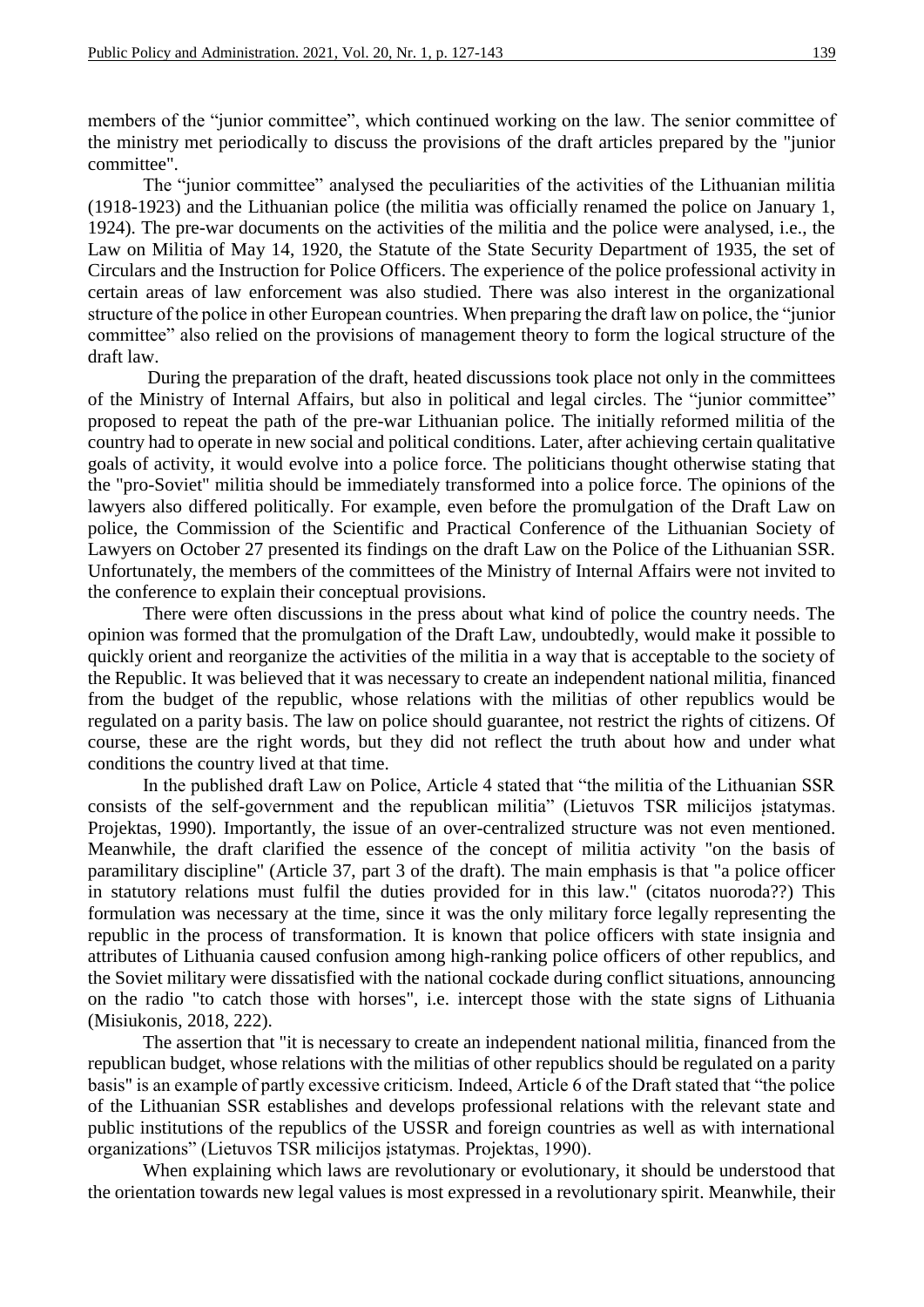further implementation in practice requires evolutionary efforts, and this was achieved with the help of law enforcement procedures. A systematic unity of laws and regulations was found. The courts and the jurisprudence did a great job in this respect.

Thus, during its development, the provisions of the Draft law on Police also changed in accordance with the needs of public policy and after the restoration of independence in accordance with the value orientations of the democratic republic.

Historians Laurinavičius and Sirutavičius note that behind the evolutionary revival of national consciousness after the period of Soviet repressions, "the national consciousness of some Soviet Lithuanians was like [that of] the heroes in the drama Mažvydas". The heroes of the drama, in the words of the playwright Justinas Marcinkevicius, called upon to listen attentively to the constantly spoken word Lithuania, using the syllables Lie - tu- va (Li thu ania). (...) Slow and consistent educational work was by no means meaningless, but a fundamentally decisive factor in the restoration of the state "(Laurinavičius, Sirutavičius, 2008, 30).

The choice of revolutionary or evolutionary changes in administrative law is also determined by social and legal reality. After the restoration of independent Lithuania, a number of laws adopted during the period of the occupation regime entered into force provided they did not contradict the value provisions formulated in Article 3 of the Law "On the Provisional Basic Law of the Republic of Lithuania". This directive testified that the laws and other legal acts that had been in force in Lithuania until then and which did not contradict the Provisional Basic Law of the Republic of Lithuania continued to operate in the Republic of Lithuania. The directive followed directly from the provision of Article 4 of the Law "On the Restoration of the Constitution of Lithuania of May 12, 1938", according to which value changes could be perceived, believing that, on the one hand, the effect of the country's laws adopted before the occupation could not be restored. On the other hand, under circumstances of transformation of values into reality, laws adopted until 1990 in the so-called Soviet period may be in effect for a transitional period until they were replaced by new ones.

Among these laws were those that regulated administrative and legal relations. In each case, the Seimas extended their validity period although they were supplemented by new legal provisions. The very name of the law governing this process indicated a certain value of the provision: "The laws in force on the territory of the Republic of Lithuania, adopted before March 11, 1990, Law on provisional extension." It should be noted that this was not a decline in values. The most important legal provisions concerning the occupation's ideological, institutional and other legacy were replaced by new democratic values. It should also be noted that the value orientations of administrative law under the influence of the provisions of the Provisional Basic Law changed the interpretation of the text (literal) concepts of administrative law and destroyed the legal jurisdiction of the USSR in the territory of Lithuania. Human rights and freedoms were particularly clearly guarded and protected, which represented a different set of values than previously assumed, allowing to measure not only the state, but also its legal system, general and legal culture and wider acceptance of civil society. Such a perception constituted an orientation towards the rule of law. For example, among the tasks for administrative offenses, the Code of Administrative Offenses of the Republic of Lithuania refused to protect the public order of the USSR, socialist property and other provisions of Soviet ideological content.

Thus, this code showed a new value direction focused on a democratic social system and its attributes, i.e., essential, inalienable features of a democratic nature. On the other hand, it should be noted that the provisions of the Code of Administrative Offenses refer to the concept of public interest, and the revolutionary value of the ideological cleansing of the law does not impede the safeguard and protection of various areas of public interest. In addition, the Code of Administrative Offenses adapted to the recently created and further changing social reality. In addition, in Lithuania, after Lithuania's accession to the EU, provisions of the norms governed by the legal acts of the European Union appeared. Among them were directives such as the European Parliament and the Council directives on genetically modified organisms, the Council Regulation on the measures necessary to protect the euro against counterfeiting; electrical and electronic waste; protection of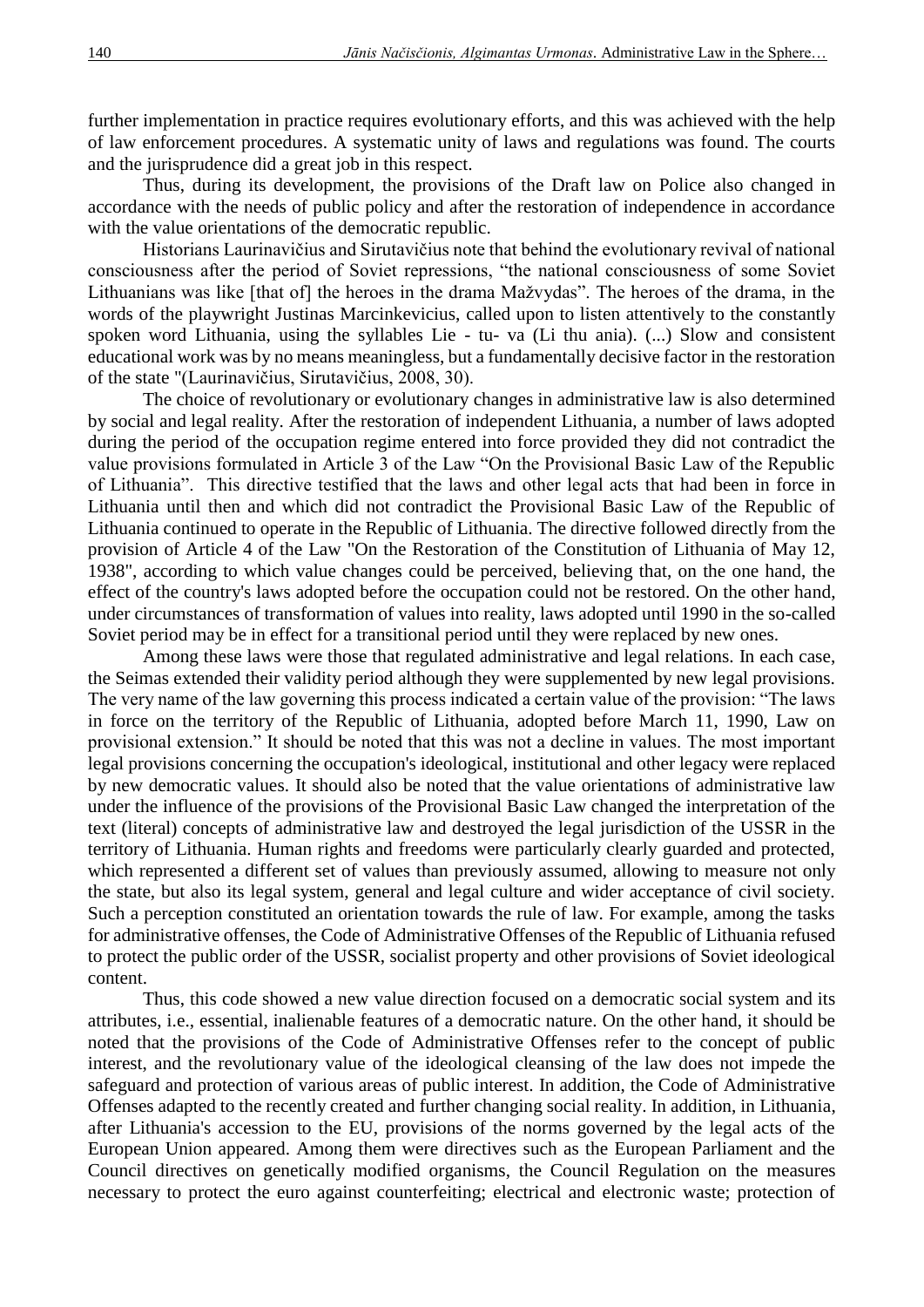intellectual property rights, etc. In general, the period before accession to the EU was characterized by the harmonization of legal acts<sup>16</sup> of the Republic of Lithuania with European legal acts. The harmonization of legal acts was carried out in accordance with the "Guidelines for the harmonization of national legislation with the legislation of the European Union" (1999). A comparatively similar yet different situation existed in the Republic of Latvia with regard to administrative liability. In accordance with Article 6 of the Declaration on the Restoration of Independence of the Republic of Latvia "During the transitional period the Constitution of the Latvian SSR and other laws of the Latvian SSR in force at the time when the declaration was made may be applicable as long as they do not contradict articles 1, 2, 3 and 6 of the Constitution of Latvia." (Par Latvijas Republikas neatkaribas atjaunošanu. 1990). Thus, the Code of Administrative Offenses of Latvia, adopted by the Supreme Soviet of the Latvian SSR on December 7, 1984, became part of the legal regulation of administrative liability in independent Latvia. For a long time, law practitioners and academics have been working on changes in order to improve the legal regulation of administrative liability. The main emphasis was on putting an end to the Soviet, in fact, legal regulation, which is unusual for an independent state and to move on to a modern Western legal regulation.

On July 1, 2020, a long-prepared reform of administrative liability came into force: the Latvian Code of Administrative Offenses was replaced by the Law on Administrative Liability (Administratīvās atbildības likums, 2018) (which defines the procedure for penalties for administrative violations) and, according to amendments, more than 100 sectoral laws (determining the composition and penalties for violations). Consequently, the previously codified area of administrative responsibility has been decentralized.

According to the study by A. Savicka, "one of the aspects of the modern change in values is a change in the motivation for work and an assessment of the importance of material well-being: in the conditions of long-term economic growth and increased social security, work is less and less considered as a source of income by people, it is important that work should be interesting and meaningful. At the same time, of course, the importance of material well-being diminishes" (Savicka, 2016, 227).

#### **Conclusions**

**.** 

1. The main transformation of modern administrative law in Latvia and Lithuania is associated with the beginning of the National Awakening and democratic movements in 1987-1989 and with the restoration of independence in 1990. At that time, the main social and political values and legal ideas were formed which determined the future outlines of the administrative law of independent states. The condemnation of the Molotov-Ribbentrop Pact of 23 August 1939 between Germany and the Soviet Union began in the Baltics and played a significant role. Naturally, after the restoration of independence, political, economic and other social factors that influenced the desire for independence led to a more rapid rejection and transformation of the value standards imposed by the occupying state.

2. The establishment of administrative and legal regulation is based on certain knowledge of a person of social reality: imaginary, perceived and objectively possible. It is necessary to understand the essence of social and legal interaction in order to cognize and evaluate the social function of administrative law informatively, to objectively evaluate the doctrine of administrative law and the effectiveness of activities subject to it, to identify the factors that determine the change in administrative law.

3. A retrospective study of social reality reveals changes in administrative law: when social changes are influenced by socio-legal values, they are "transferred" to administrative law through

<sup>&</sup>lt;sup>16</sup> The situation with the transposition and implementation of EU legislation in Lithuania was constantly analyzed and assessed. Since it is the subject of separate consideration, the authors restrict themselves to a note on the influence of this factor on the subject of administrative law and social changes. Transposition and implementation of EU legislation into national legislation is an ongoing process.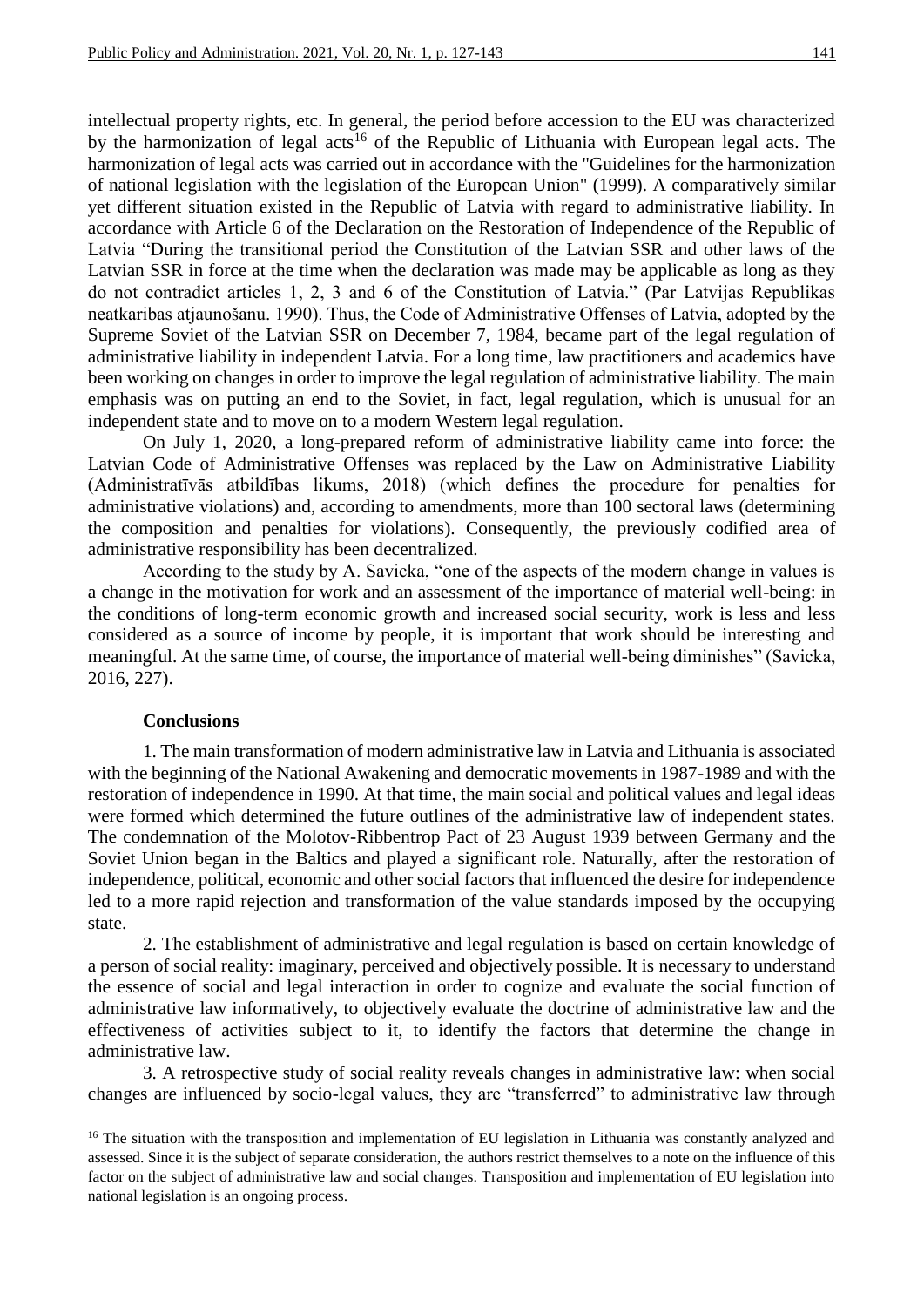public policy. The notion of social change should be viewed from an interdisciplinary perspective and the pursuit of social legal change should be based on synergistic solutions. A deeper knowledge of social reality increases the ability to control the development of the branch of administrative law, to have a positive impact on the interaction between administrative law and other social phenomena.

### **References**

- 1. Administratīvās atbildības likums. *Latvijas Vēstnesis*. 14.11.2018.Nr. 225.
- 2. Bagdanavičius, J. (2011). *Socialinės sferos sociologija: teorinis metodologinis aspektas*. Vilnius: Lietuvos edukologijos universiteto leidykla.
- 3. Berger, P. L. Luckmann Th. (1999). *Socialinis tikrovės konstravimas. Žinojimo sociologijos traktatas*. Vilnius: Pradai.
- 4. Dobrynina, M. (2009). Kriminologinio žinojimo konstravimas: valdžios vaidmuo. *Teisės problemos*, Vol.4 (66) , p. 109-125
- 5. Hegel, G. W. F. *Science of Logic*. London, 2004, p. 827. In Gintalas, A. *Metodologijos ir metodo samprata*. Socialinių mokslų studijos : mokslo darbai = Social sciences studies : research papers / Mykolo Romerio universitetas. Vilnius: Mykolo Romerio universitetas. 2011, Nr. 3(3).
- 6. Jarašiūnas, E. (2006). Jurisprudencinė konstitucija. *Jurisprudencija*. Vilnius: Mykolo Romerio universiteto Leidybos centras. Nr. 12 (90), p. 24-33.
- 7. Jarašiūnas, E. (2009). Oficialios konstitucinės doktrinos koregavimo problemos. *Jurisprudencija*. Nr. 1 (115), p. 39–70.
- 8. Valantiejus, A. *Socialinės struktūros samprata. Sociologija.* Mintis ir veiksmas 2006/2.
- 9. Karosas, J. (2000). Socialinis pažinimas kaip vertybių teorija (W. Windelbandas, H. Rickertas*)*. *Problemos*. 57.
- 10. Katinienė, A. (2018). Organizacijos darbuotojų žinių sinergijos vertinimas. Daktaro disertacija. Vilnius: Technika.
- 11. Laitmanas, M. (2007). *Iš chaoso į harmoniją*. Vilnius: VšĮ "Kabalos studijų centras". <http://www.laitman.lt/chaosas/skyrius09.php>
- 12. Laurinavičius, Č., Sirutavičius, V. (2008). Sąjūdis: nuo "persitvarkymo" iki kovo 11-osios. In Lietuvos istorija, t. XII, I d., Vilnius: Baltos lankos.
- 13. Levičev, V. Holistinis požiūris į teisės tyrimus. Vilnius: Vilniaus universiteto leidykla*. Teisė*, 2015 m., T. 95, p. 111–122.
- 14. Lietuvos TSR milicijos įstatymas. Projektas. *Liaudies sargyboje*, 1990 m. sausio 15 -22 d., Nr.3 (796).
- 15. Misiukonis, M. *Lemtingi metai. VRM istoriniuose įvykiuose*. Vilnius: Mintis, 2018.
- 16. Par Latvijas Republikas neatkarības atjaunošanu. Latvijas Republikas Augstākās Padomes un Valdības Ziņotājs.17.05.1990.Nr.20.
- 17. Savicka, A. (2016). *Postmaterialiųjų vertybių raida netikrumo sąlygomis.* In *Lietuvos visuomenės vertybių kaita per dvidešimt nepriklausomybės metų*. Monografija. Vilnius: Vilniaus universiteto leidykla.
- 18. Šlapkauskas, V. (2006). Teisinės sistemos disfunkcija silpnos socialinės politikos požymis*. Socialinis darbas*. t. 5, Nr. 1. p. 21–29.
- 19. Šlapkauskas, V. (2009). Teisės vaidmens silpnėjimo komercializuotoje visuomenėje. *Jurisprudencija*. Nr. 4 (118), p. 265–284
- 20. Urmonas, A. (2006). Administracinė teisė socialinių pokyčių erdvėje. *Jurisprudencija*. 2006, 5(83); 37-47.
- 21. Urmonas, A. (2019). Teisėkūros sąveikų su viešąja politika ypatumai Lietuvoje. *Viešoji politika ir administravimas = Public policy and administration*. Kaunas: Kauno Technologijos universitetas, Mykolo Romerio universitetas. 2019, t. 18, Nr. 1, p. 100-117.
- 22. Valantiejus, A. Socialinės struktūros samprata. *Sociologija. Mintis ir veiksmas* 2006/2.
- 23. Valantiejus, A. *Sociologijos istorija: teorinės idėjos, problemos ir sąvokos / I d*. *Sociologijos filosofija.* Vilniaus universitetas / Socialinių tyrimų institutas. – Vilnius : Vilniaus universiteto leidykla, 2007.
- 24. Риккерт, Г. *Науки о природе и науки о культуре*. Caнкт Пeтepбypг,1911,с. 68. In Karosas, J. Socialinis pažinimas kaip vertybių teorija (Windelbandas, W. Rickertas H.). *Problemos*. 2000. 57, p. 35.
- 25. Бергер. П., Лукман. Т. Социальное конструирование реальности. Трактат по социологии знания. М.: Издательство «Медум», 1995. – С. 13.
- 26. Большой толковый социологический (COLLINS) словарь. Том 2 (П-Я): Пер. с англ.- Вече, АСТ, 1999, с. 246.
- 27. Методические указания по приведению национальных правовых актов в соответствие с законодательством Европейского Союза были утверждены Генеральным директором Департамента европейского права при Правительстве Литовской Республики в 1999 году. 24 декабря по приказу № 19.
- 28. [http://www.etd.lt/lit/nacionalines-teises-aktu-derinimo-su-europos-sajungos-teise-metodiniai-nurodymai...](http://www.etd.lt/lit/NACIONALINES-TEISES-AKTU-DERINIMO-SU-EUROPOS-SAJUNGOS-TEISE-METODINIAI-NURODYMAI...-DIREKTORIAUS-1999-M-GRUODZIO-/48) [direktoriaus-1999-m-gruodzio-/48](http://www.etd.lt/lit/NACIONALINES-TEISES-AKTU-DERINIMO-SU-EUROPOS-SAJUNGOS-TEISE-METODINIAI-NURODYMAI...-DIREKTORIAUS-1999-M-GRUODZIO-/48)